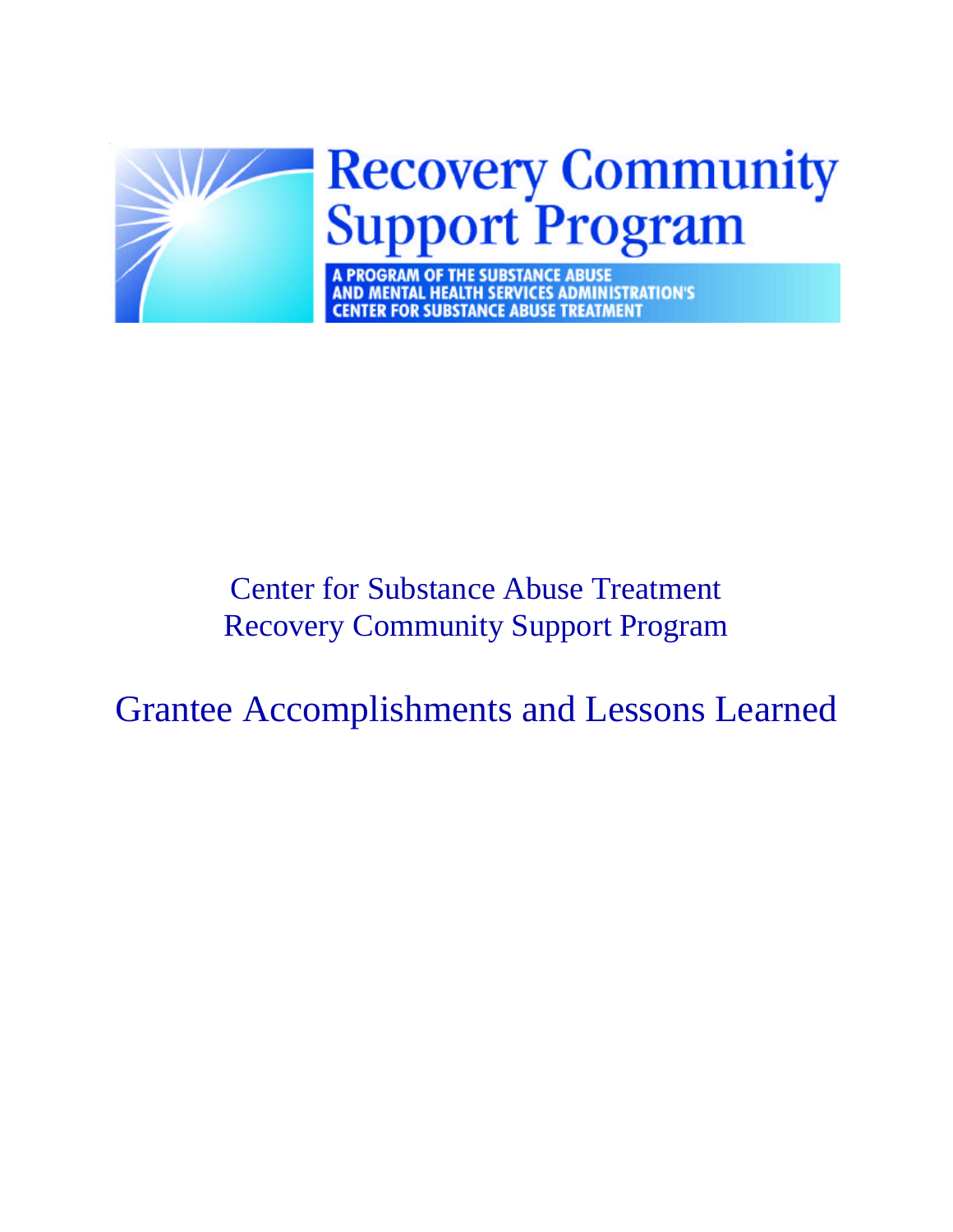**June 2001**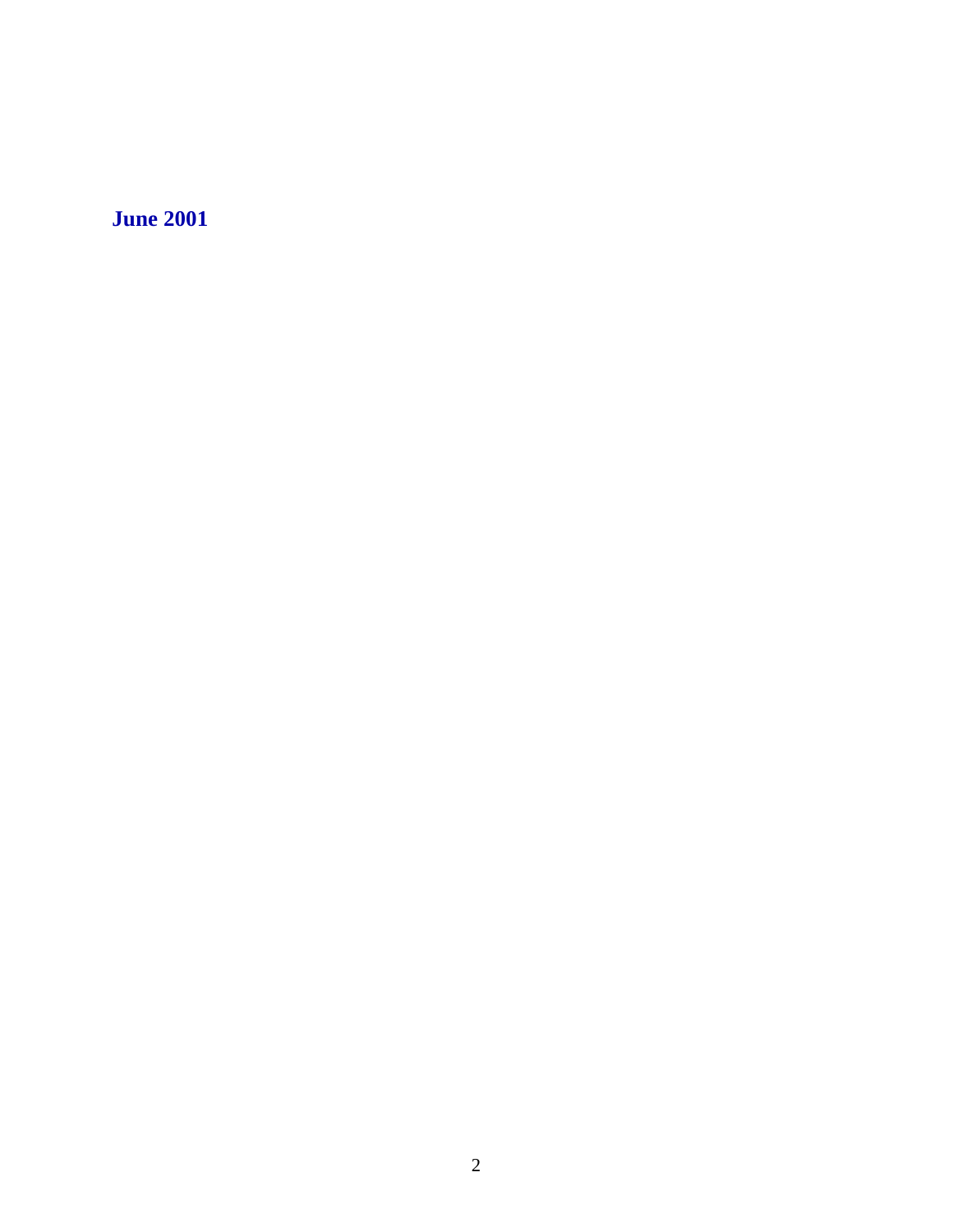# *Overview*

In Federal Fiscal Year 1998, the Substance Abuse and Mental Health Services Administration's (SAMHSA) Center for Substance Abuse Treatment (CSAT) initiated the Recovery Community Support Program (RCSP) to foster the participation of persons in recovery, their families, and other allies in the development of substance abuse treatment policies, programs, and quality assurance activities at the State, regional, and local levels.

The RCSP assists in providing the recovery community with a public voice to communicate its unique perspectives and insights to formal delivery systems. Recovery organizations are providing information to States, regions, and local communities to help enhance systems of care, strengthen service systems infrastructure, and improve the availability and quality of substance abuse treatment services.

CSAT expects recovery organizations funded through this program to generate lessons on how the field can improve consumer and family participation in treatment systems.

In Federal Fiscal Year 1998, CSAT made awards to 19 projects with sites in 19 states and across Indian country, in the amount of \$3.6 million.

# Program Goals

Goals delineated in the Guidance For Applicants for the RCSP are summarized as follows:

- # **Build the capacity of recovery organizations** to participate in the planning, delivery, and evaluation of addiction policies, systems, and services so that they become more responsive to the needs of recovering people and their families;
- # **Promote linkages** among persons in recovery and their family members and allies, and facilitate linkages between the recovery community and formal delivery systems;
- # **Reduce stigma** associated with addiction, treatment, and recovery;
- # **Foster financial self-sufficiency** and independence of the projects; and
- # **Document organizational structures and processes** used by RCSP grantees in their organizing and advocacy efforts.

This document represents the grantees distillation of their primary achievements and lessons learned during the grant period.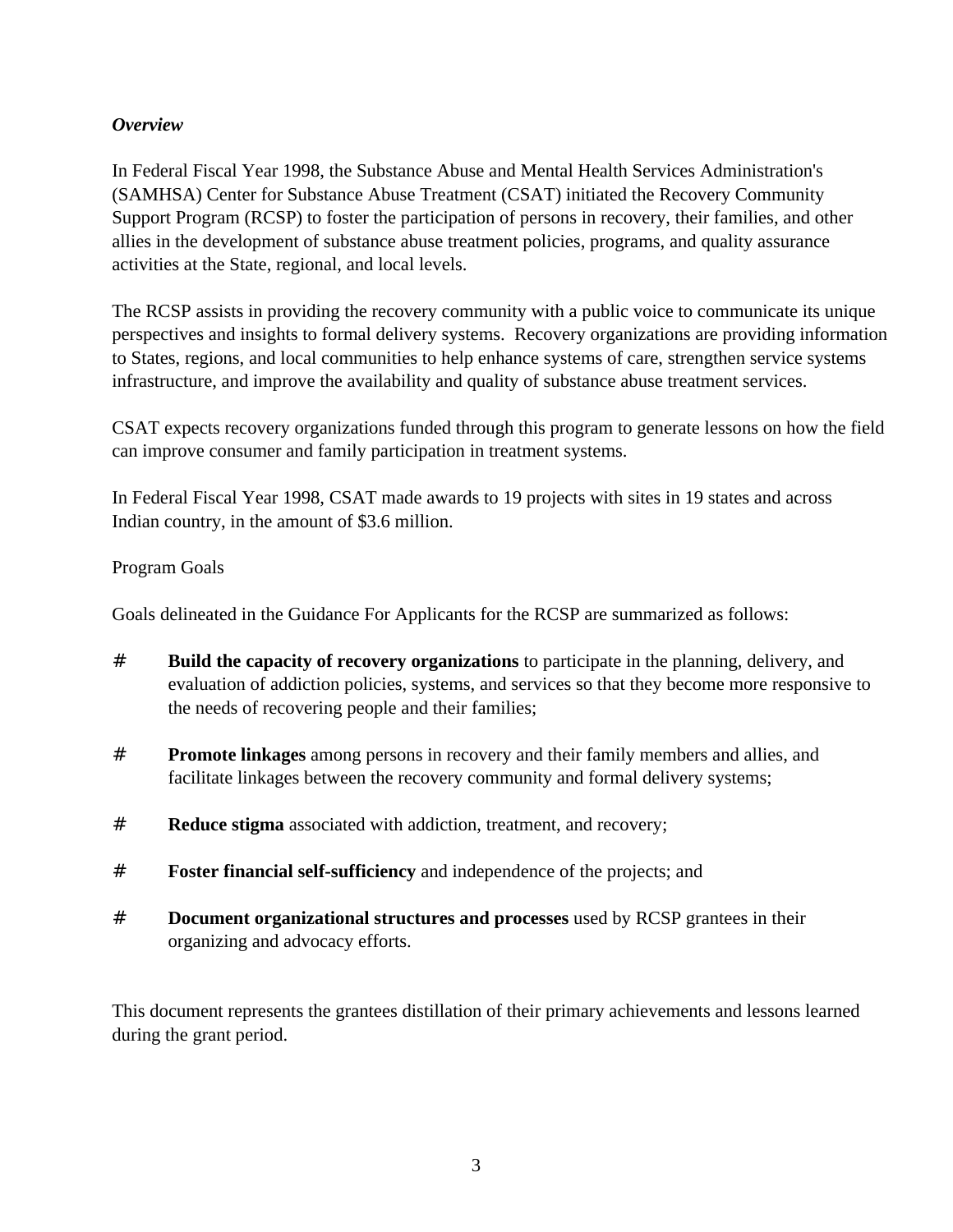## *Always Working Toward Advancing Recovery Environments (AWARE) A Project of the California Association of Alcohol and Drug Program Executives (CAADPE)* Sacramento, California

The AWARE program is a constituency of persons in treatment and recovery, family members, and significant others who educate policymakers and the community-at-large that treatment works. AWARE is a project of the California Association of Alcohol and Drug Program Executives, Inc. (CAADPE), an education and advocacy association of alcohol and other drug agencies. The AWARE program utilizes a number of communication tools to promote its education goals, including a quarterly newsletter, monthly FACTBlasts, Quarterly Program Evaluations, a Toll-Free Message Center, and an Internet web page. The program also conducts regional self-advocacy conferences and meetings for AWARE participants and State and local service delivery leaders and policymakers. All services are provided in English and Spanish; American Sign Language interpreters are provided for the deaf and hearing impaired.

#### Accomplishments

AWARE holds annual conferences in Northern and Southern California during National Alcohol and Drug Abuse Recovery Month. These conferences provide opportunities for recovering persons to meet and talk with policymakers, learn tools for effective community mobilizing and advocacy, network with other program participants, and share and celebrate recovery. In 2000, AWARE convened a Los Angeles County Summit to discuss CSAT's *Changing the Conversation: The National Treatment Plan* and provide input into CSAT's panel discussion.

AWARE has established multiple means of communications and surveying the needs of recovering persons in California: FactBlasts, Quarterly Program Evaluations, Newsletter, Website, e-mails, Toll Free Message Center, and Current Event updates (via fax or mail).

Alliances have been created between the recovery community and County Alcohol and Drug Program administrators and staff, and other County departments (i.e., AIDS, mental health, social services, and criminal justice).

Project staff have developed ongoing workshops and training options for recovering persons, family members, significant others, and treatment providers and staff. An Advocacy Handbook for recovering persons has been created.

## *Lessons Learned*

AWARE develops and distributes two survey instruments (FactBlasts and Quarterly Program Evaluations). Initially, surveys were intended to inform the public and AOD stakeholders of consumers' and families' perceptions of issues selected by AWARE participants. However, these tools have also proved effective in developing and maintaining issue agendas for advisory boards and providing feedback to providers about how to improve and enhance their treatment services.

When CAADPE first developed the project, AWARE intended to require minimal consumer involvement, so as not to interrupt consumers' treatment plans. Surprisingly, consumers voluntarily accepted participation in AWARE activities as part of their treatment plans because they realized AWARE's work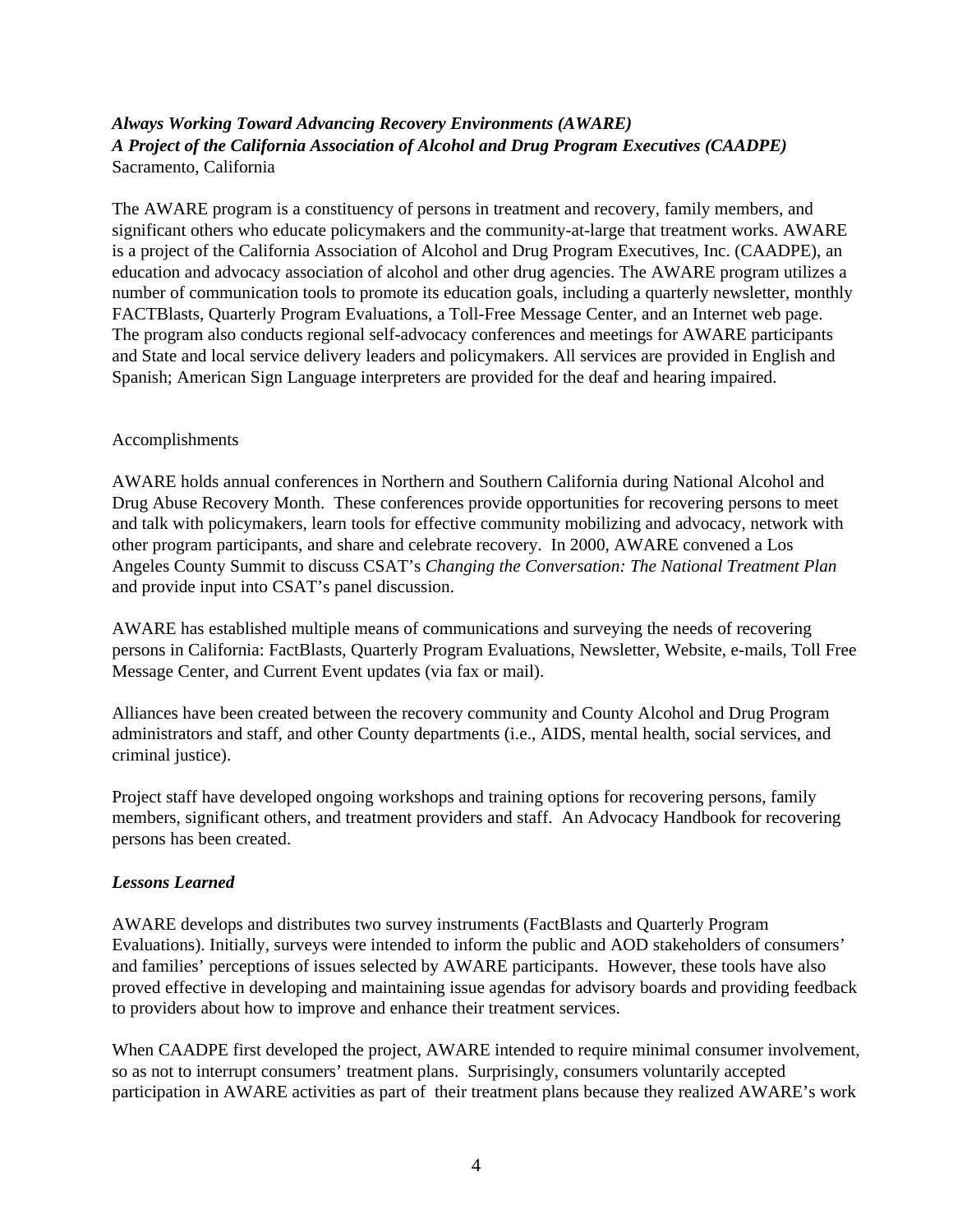will benefit them, as well as peers still in active addiction and in recovery.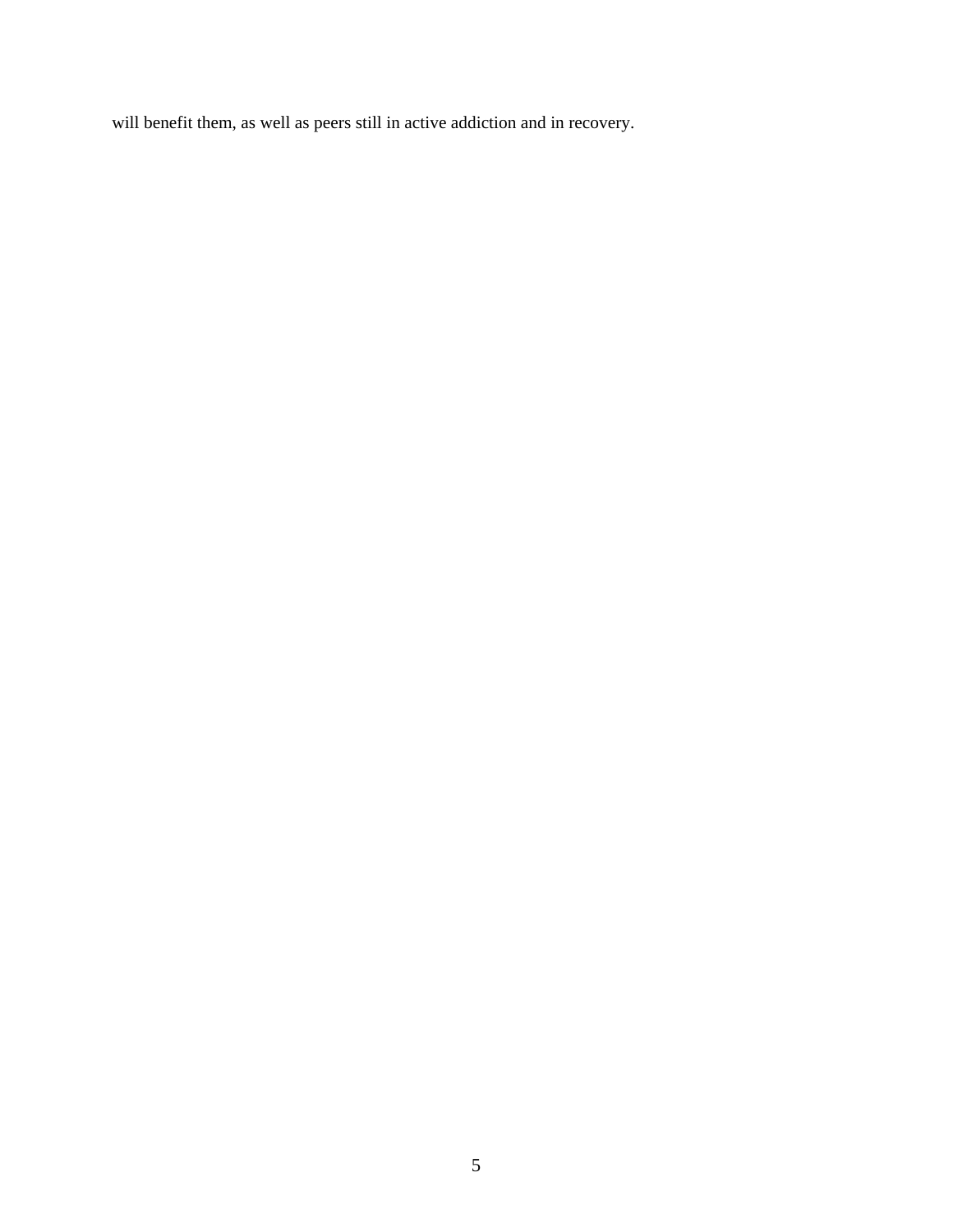# *Association of Persons Affected by Addiction (APAA) A Project of Dallas Helps, Inc. Dallas, Texas*

The Association of Persons Affected by Addiction (APAA) is a membership organization made up of persons in recovery; their families, friends, and significant others; and allies who wish to advocate for comprehensive addiction services in the community. APAA provides a vehicle for its members to influence the quality and direction of addiction services. APAA members participate in educational meetings, celebrations of recovery, educational activities for policy makers, and community service. In addition to providing educational opportunities, APAA is involved in the planning, monitoring, and evaluation of addiction treatment delivery, as it is affected by the Behavioral Health Managed Care Pilot known as NorthSTAR. This is accomplished through comparative surveys of providers and consumers, membership on the Dallas Area NorthSTAR Authority (DANSA) Board and Advisory Council, and informing policymakers of findings on people's ability to access and receive needed services.

#### *Accomplishments*

APAA, along with the Mental Health Association, successfully advocated for the creation of the DANSA Consumer Advisory Council.

APAA members have been appointed to positions that give them access to decision-makers in order to influence policy and practice. Three members were appointed to the DANSA Advisory Council, one was appointed to the DANSA Board, and others have served on committees for both of the NorthSTAR managed care companies.

APAA has developed compelling data regarding the impact of managed care on addiction treatment services, particularly valuable in light of the lack of information forthcoming from the State. The information compiled is the only addiction-specific data available regarding the impact of NorthSTAR on addiction services.

APAA co-sponsored (with DANSA and the Mental Health Association) a Public Policy Forum.

APAA is increasingly being identified as the consumer advocacy organization for addictions. Members are consistently called upon for input and presentations. Often, their mere presence at an event is a reminder that someone cares about addiction issues and wants them seriously addressed. Prior to APAA's involvement, the focus and information in the behavioral health managed care pilot was exclusively on mental health.

## *Lessons Learned*

At the start of this effort, APAA's staff thought recruitment would be relatively easy. They all had contacts and friends in the recovery community, and the membership dues were intentionally low. The staff and initial leaders thought everyone would go out and spread the word, and new members would come. Instead, they found that, with some shining exceptions, members did not recruit others. A common theme heard from members is that it is hard to articulate what APAA, an educational and advocacy initiative, is about.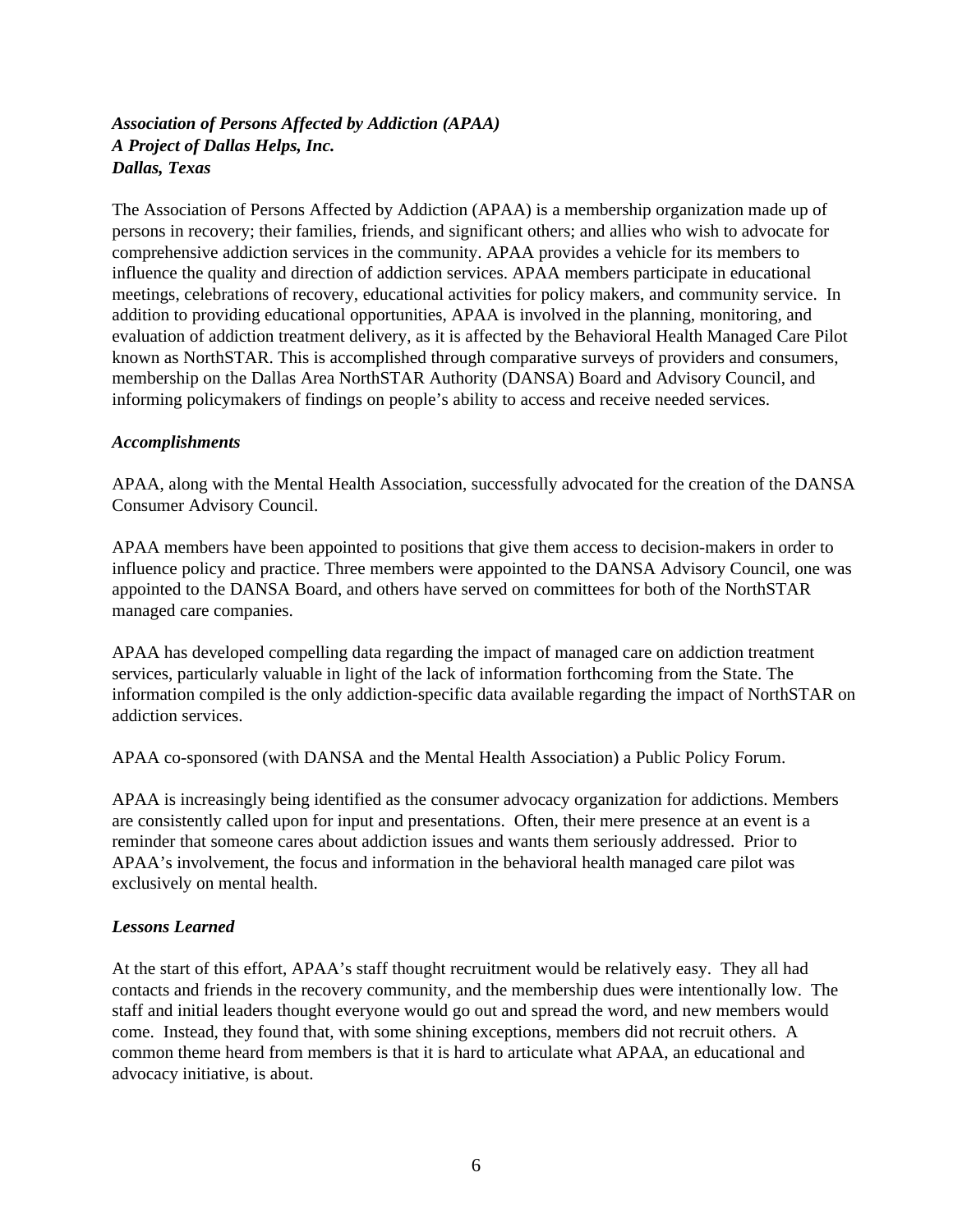APAA discovered that asking people to do public policy education is asking them to think differently. It is often difficult for members to make the necessary paradigm shift in their thinking. It is important to clearly and concisely communicate how the actions of recovering people can benefit thousands if, through public education and advocacy, changes are made in the laws and policies that keep people from getting the help they need. How to bring about a paradigm shift? First, there must be the recognition that not everyone is a "big picture" person. For those, public policy education may not be a good fit. However, they may be very effective in one-on-one conversations, as opposed to giving public testimony, with public officials and other decision-makers. Their honesty and example make them very effective as advocates. As APAA members meet individual policymakers or their staff, they find the experience very rewarding, primarily because they find out they can actually do it. Being able to see and demonstrate the fruits of your work is the most powerful persuader in helping people think differently. These kinds of successes do not always happen quickly or often (which can be disillusioning) but when they do, there is a real sense of accomplishment and empowerment.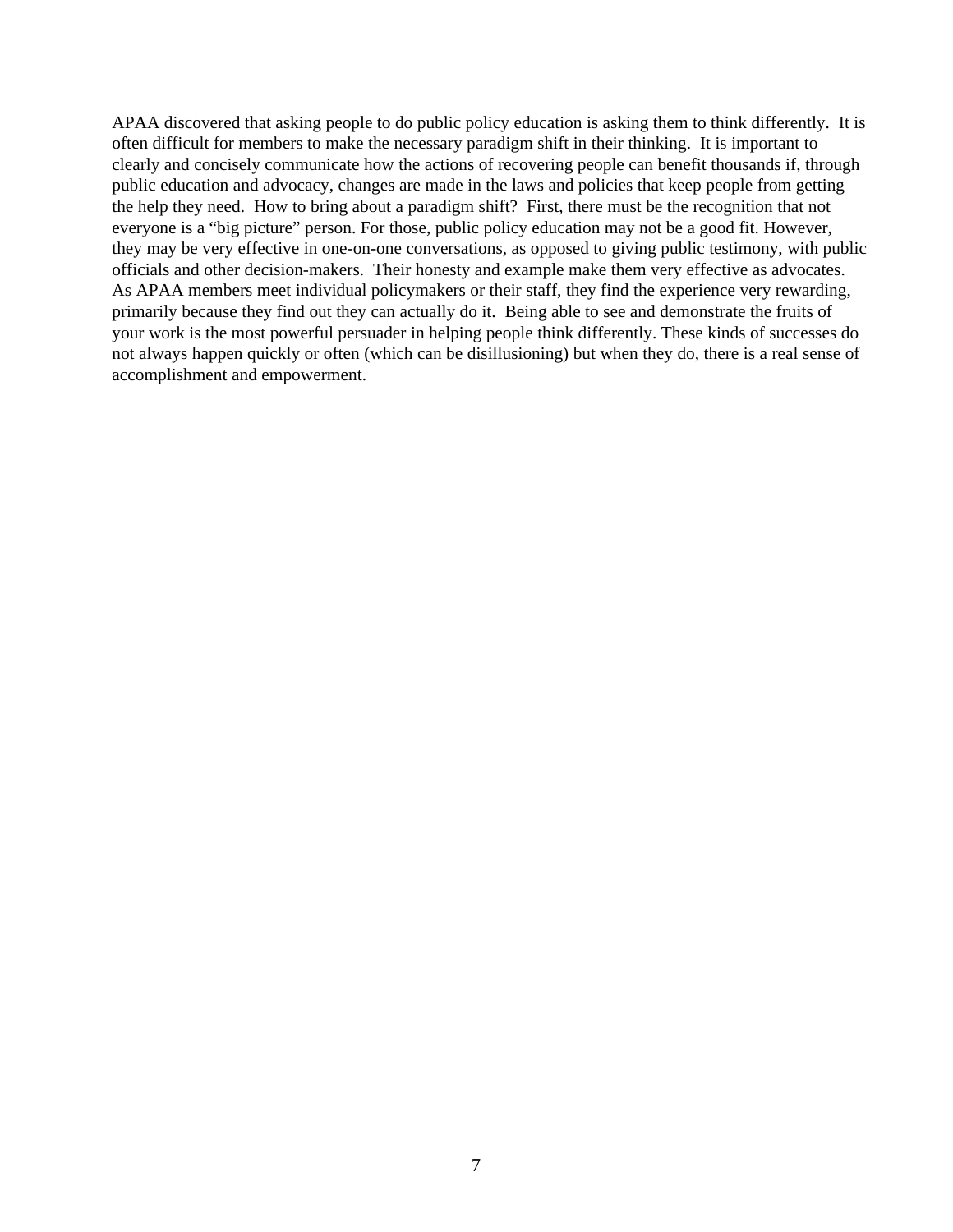## *Circles of Recovery A Project of White Bison, Inc. Colorado Springs, Colorado*

Circles of Recovery is a project of White Bison, Inc. and is based on the teachings of Native American Elders about community recovery and healing. The program trains individuals in recovery, called Firestarters, to serve as community change agents in creating a "wellbriety" movement that promotes personal, family, and community healing throughout Indian Country. The project's culturally specific organizing approach uses the 30 Tribal Colleges as focal points. Circles of Recovery is developing culturally appropriate materials, including a training curriculum for the Firestarters, and a Native American "Big Book." The Program uses its Internet site as a communications link and as a resource for culturally relevant recovery materials and advocacy training.

## *Accomplishments*

When White Bison took the Sacred Hoop into communities from coast to coast, the Wellbriety Movement was awakened. Communities made commitments to work on healing, and began to understand that individual change and community change must come from within.

The culturally appropriate materials developed by the Circles of Recovery project have attracted people to recovery. These materials have provided the means for people in local communities to want a change, create the necessary vision, and make the effort and sacrifices to create the change.

Culturally appropriate recovery tools are necessary, needed, and wanted in Native American communities working in the Wellbriety movement, and these have been made available for the Firestarter trainings.

The Firestarter network, created through relationships with the 30 tribal colleges, has produced empowerment and sustainability in Native American communities.

Promoting the Wellbriety Movement has brought the gifts of healing, hope, unity, and forgiving the unforgivable to all races — red, black, white, and yellow.

## *Lessons Learned*

Thousands and thousands of Native American people are sober, and among them are thousands of young men and women who have never tasted alcohol or used drugs.

The power of the "give away." Materials were made available in Native American Recovery Lending Libraries. These culturally appropriate materials are free and can be copied and distributed, permitting community members to share White Bison's gifts.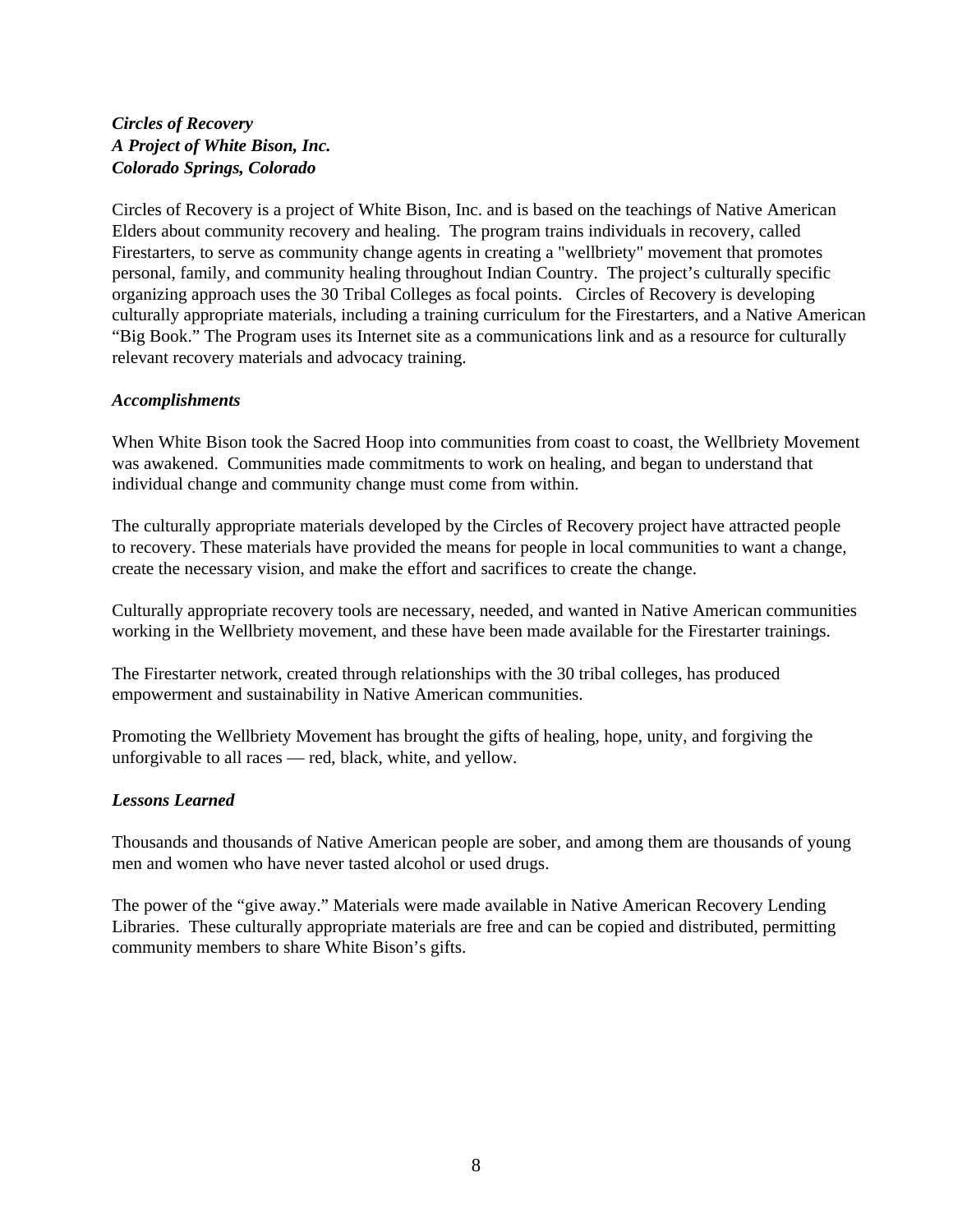## *Connecticut Community for Addiction Recovery (CCAR) Fiduciary: Lower Fairfield County ACT Wethersfield, Connecticut*

Connecticut Community for Addiction Recovery (CCAR) is a community-based alcohol and drug addiction recovery organization dedicated to putting a positive face on recovery and educating others about the addiction recovery process. CCAR members are recruited, trained, and given opportunities to provide information on issues of importance to the addiction field at local, State, and regional events.

#### *Accomplishments*

CCAR has held three successful Legislative Days. The attendance more than tripled from 1999 to 2001. The three days provided the opportunity for CCAR members who participated to tell their stories, specify their areas of concern, and stress the importance of providing community recovery support services and CCAR's concerns regarding the declining numbers of certified alcohol and drug counselors in recovery working in addiction treatment programs.

CCAR held its first annual "Recovery Walks" event on September 17, 2000. Over 700 people marched in view of the Capitol Dome and over 120 CCAR members volunteered to provide support during the day. Fifty-eight sponsors gave their time, space, or money to the event and more than \$16,000 was raised. Best estimates are that the promotion and participation directly touched over 1,500 people in the event.

CCAR joined forces with Advocacy Unlimited, Inc. (AUI), a mental health advocacy organization, to develop and present "Recovery Basic Premises and Recovery Core Values" to The Department of Mental Health and Addiction Services (DMHAS) for inclusion in its treatment reorganization process. This was the first time that we experienced the power of joining forces with a mental health advocacy organization to advocate on a particular issue. According to the DMHAS Commissioner, our effort helped shift the focus of the reorganization effort to developing a "Recovery-Oriented System of Care."

CCAR has completed three recovery posters emphasizing the positive aspects of recovery. Over 12,000 copies of the first two posters have been distributed. The response to the posters has been excellent. CCAR members always refer to them with pride and have actively distributed them. CCAR has also developed a CD-ROM ("Putting a Face on Recovery") and over 1,800 have been distributed in Connecticut and across the country. CCAR has also completed a one-hour documentary video. Clips of the video and the CD-ROM can be viewed at the CCAR website: www.ccar-recovery.org.

CCAR received additional funding from DMHAS to hire three Area Coordinators to organize local CCAR chapters across the State. As a result of this decentralization, the overall CCAR membership has increased, as has the number of persons taking part in our activities. CCAR now has chapters in four cities, in addition to our central statewide meeting, and will continue to organize chapters in other cities.

## *Lessons Learned*

It is possible to successfully develop, plan, and organize an alcohol and drug recovering community organization which includes the provision of appropriate training for staff, board, and membership; the organization of a Board of Directors which allows for the retention of power within the membership, and the application for and achieving incorporation and 501C3 status.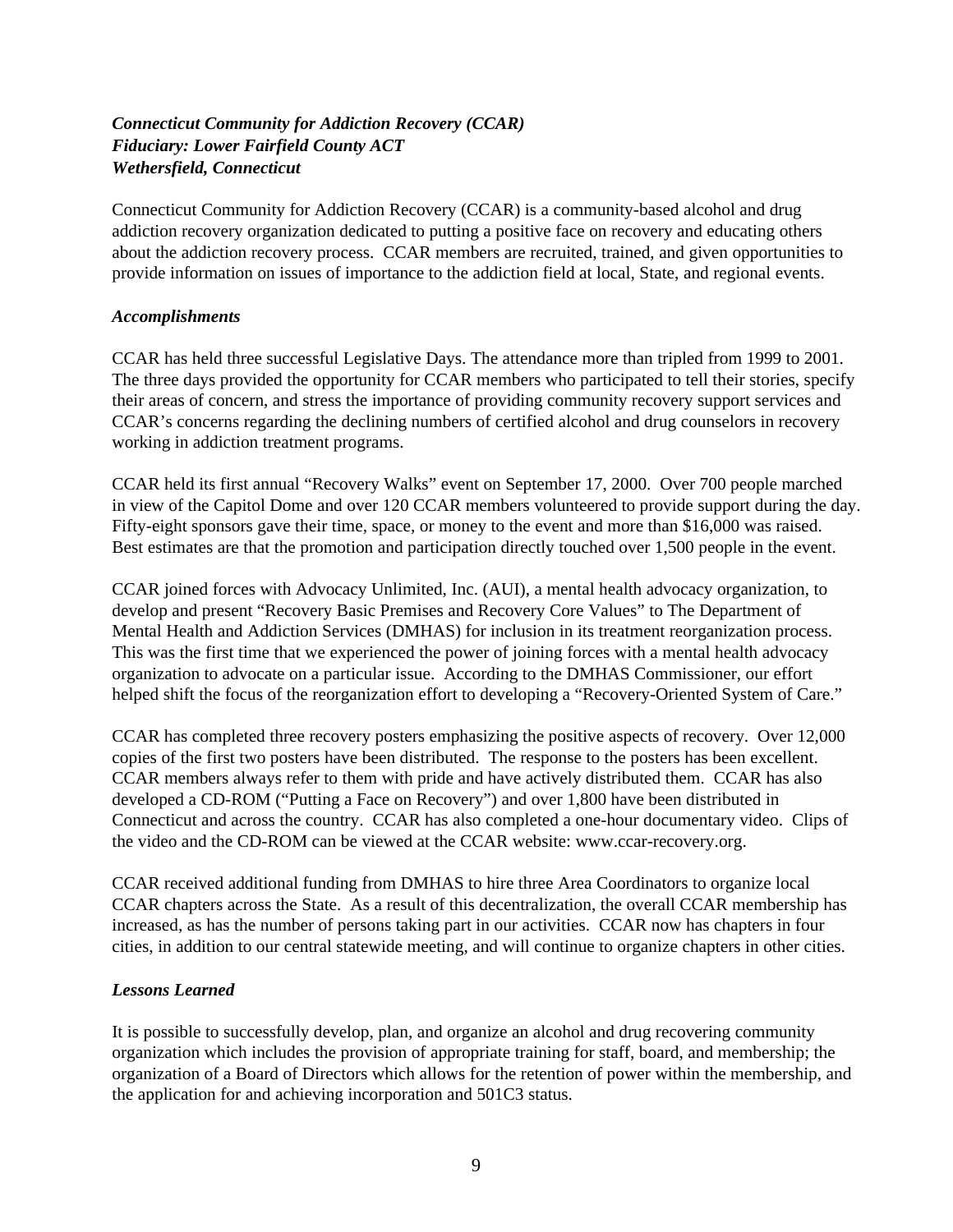There is a strong sense of community among persons in recovery from alcohol and drug addiction, irrespective of their type of addiction, treatment, or support. This sense of community stems from their appreciation of being given a new opportunity to live their lives in a positive way and a willingness to "pay back" on a larger social scale. This appreciation is shown in their hard work, integrity, honesty, respect, and commitment to working together to help the addicted person coming behind them and to change the perceptions of society toward persons with addiction histories. This helps make the recovery community unique in comparison with other groups in our society.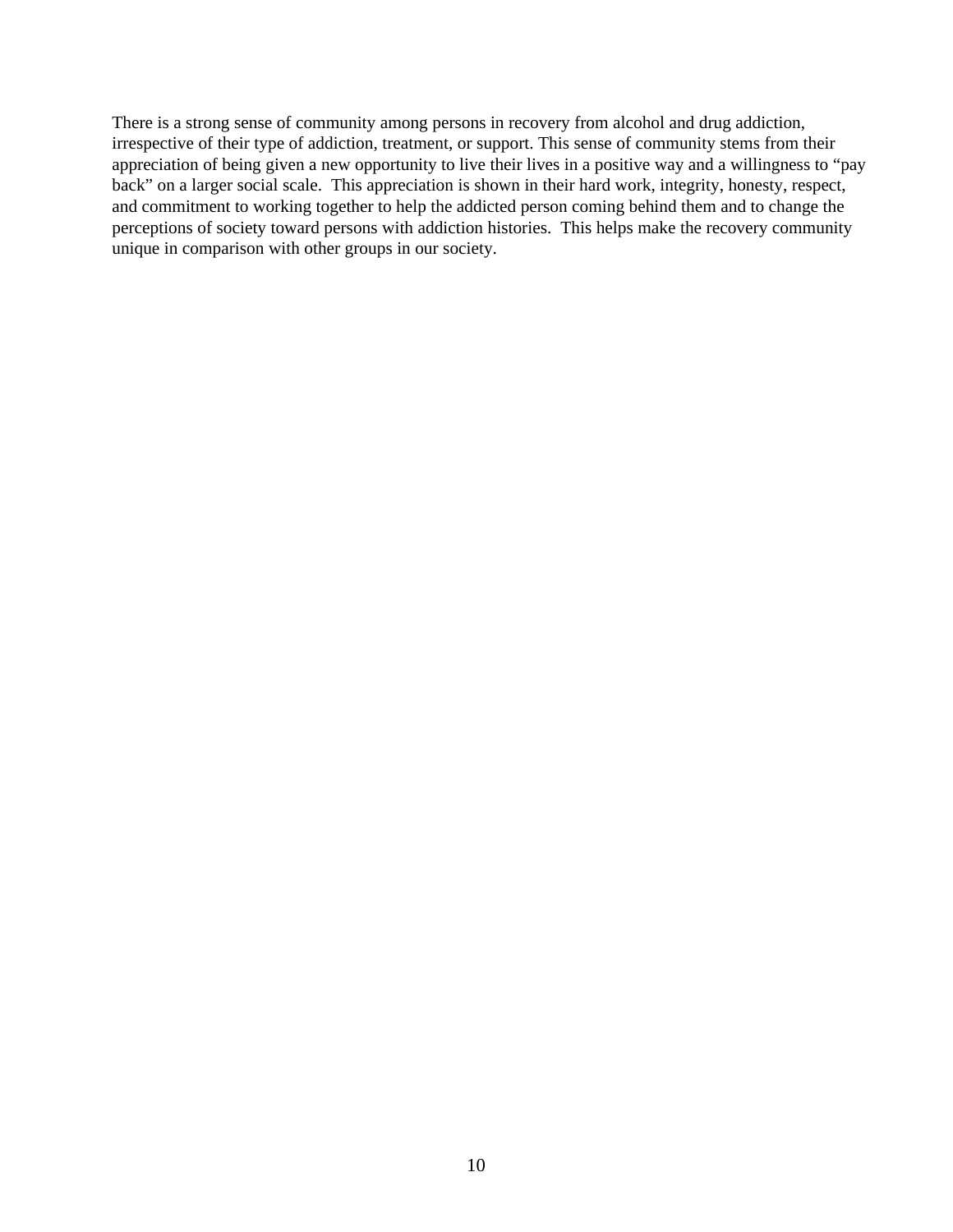## *El Paso Alliance, Inc. A Project of Aliviane NO-AD, Inc. El Paso, Texas*

El Paso Alliance, a project of treatment and prevention service providers in southwest Texas, is a collaboration between the recovery community and agencies providing treatment and related services. The Alliance serves as a vehicle for recovery community participation in the public dialogue on addiction, treatment, and recovery.

## *Accomplishments*

The Alliance has put together a strong infrastructure and exceeded its original goals and objectives. The Alliance worked to form the El Paso Recovery Coalition, which currently consists of 31 members who represent substance abuse organizations and other community organizations with an interest in substance abuse.

The El Paso Alliance has been successful in raising public awareness and bringing together all those involved in the recovery and treatment processes and providing encouragement and direction to people in the recovery process.

The El Paso Alliance wrote Articles of Incorporation and was designated a corporation by the Texas Secretary of State on April 12, 2000. The new corporation then wrote the corporate bylaws and was given 501(c)(3) nonprofit status by the Internal Revenue Service in April 2001.

The El Paso Alliance reviews and annually updates a needs assessment that evaluates the service options in El Paso.

The El Paso Alliance has successfully accomplished the goal of organizing the Recovery Community Organization to its current membership of 377.

## *Lessons Learned*

A number of factors discourage the recovery community from becoming involved in providing advice or recommendations for implementing and improving treatment services. Particular barriers for the recovery community in El Paso include negative stigma and stereotyping related to people in recovery, language barriers that prohibit communication with treatment providers and planners of service, cultural mores that discourage the questioning of government-sponsored services, lack of basic social and communication skills among those in recovery and/or in treatment, local perceptions of barrio territoriality (individuals prefer not to leave their neighborhood), presence of social isolation associated with dual diagnosis, lack of finances and transportation to participate in an advisory capacity, and a basic lack of trust toward those managing government-sponsored services.

The core values for project design are the recognition of one recovering person interacting with another on a level of mutual understanding and hope in the lifetime journey to change coping skills, self-esteem, perspective, and attitude.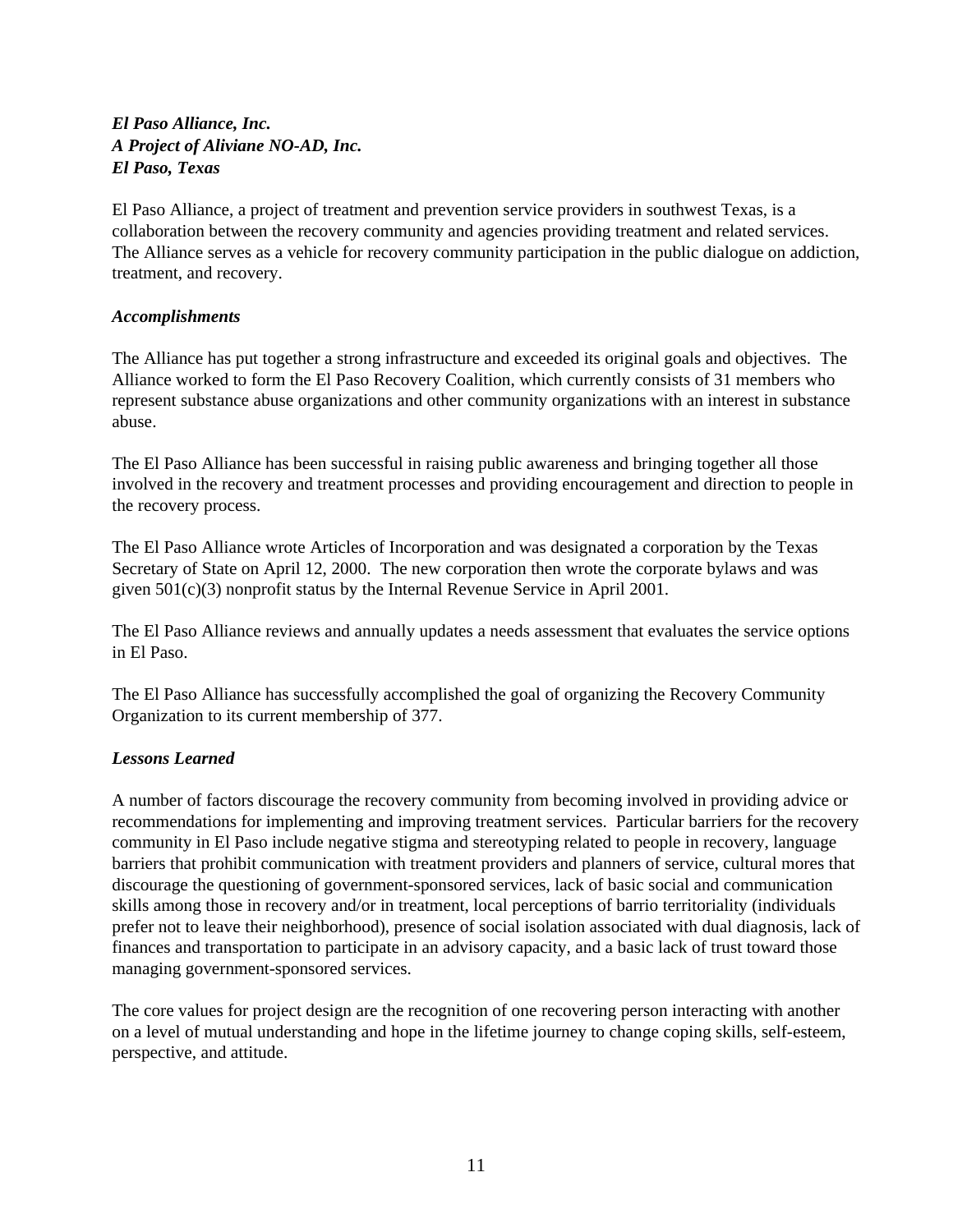## *Missouri Recovery Network (MRN) A Project of the Missouri Department of Mental Health Jefferson City, Missouri*

The Missouri Recovery Network (MRN) builds community to have an impact on social policy change throughout the State. The Network is a project of the Missouri Department of Mental Health, the agency that oversees the delivery of the State's mental health and addiction services. The goal of the Missouri Recovery Network is to create a sustainable movement that celebrates, supports, and advocates for recovery. The Network specifically addresses societal denial that surrounds addiction, works to reduce stigma, advocates for those recovering from addiction, and seeks to increase opportunities for recovery.

#### Accomplishments

The grantee (originally a State institution) contracted the project to a not-for-profit organization, ACT Missouri, in the fall of 1999.

ACT Missouri has provided the fiscal and administrative oversight of the project and has been instrumental in hiring and training three different Project Directors and numerous State Council Members. Through it all, the project is now becoming stable and has committed, passionate Council members and staff, who are able to move forward to accomplish the mission and goals of the project.

MRN and ACT Missouri have engaged in extensive "Social Advocacy Training" to develop their message and to inspire MRN's membership to social action.

Five strong MRN chapters are actively working to write letters to local newspapers and magazines, speaking at public conferences and workshops, telling the story of recovery on television and radio programs, and identifying and speaking out about barriers which prevent individuals from moving into stable recovery.

MRN participates in statewide "Alcohol Awareness Month" and "Recovery Month" initiatives by organizing and participating in special events to celebrate and empower recovery, while advocating for needed changes. Included with these events are "Legislative Breakfasts," which offer an opportunity for our MRN members to hand out resource materials and to become acquainted with participating policy makers and their staffers.

MRN publishes a newsletter, which reports results of focus groups and chapter activity. The focus of the publication is to recognize and celebrate the efforts being made in support of recovery throughout the state.

## *Lessons Learned*

Don't get into power struggles with those recovery community leaders who feel they need to maintain the status quo. Rather, identify and work with individuals who understand the mission and goals of the project.

Organizing in large geographic areas requires greater energy and resources, not only to identify leaders, but also to develop trust and working relationships with them, while motivating and inspiring them to action. It is difficult for one person, the Project Director, to keep a statewide membership informed and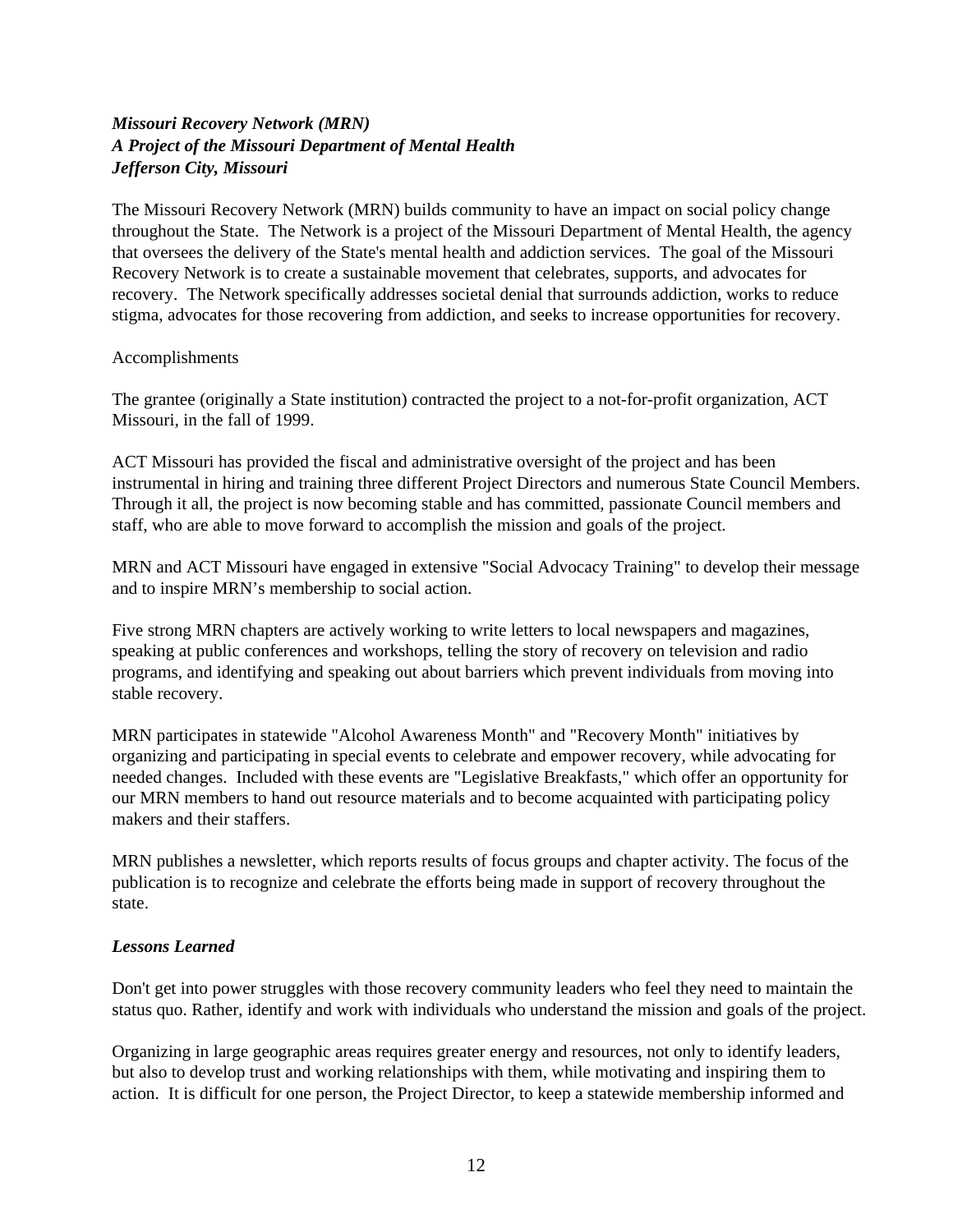inspired to act. Applications for future funding should consider the need for enough staff to cover the area adequately. In Missouri, five staff persons are actually required.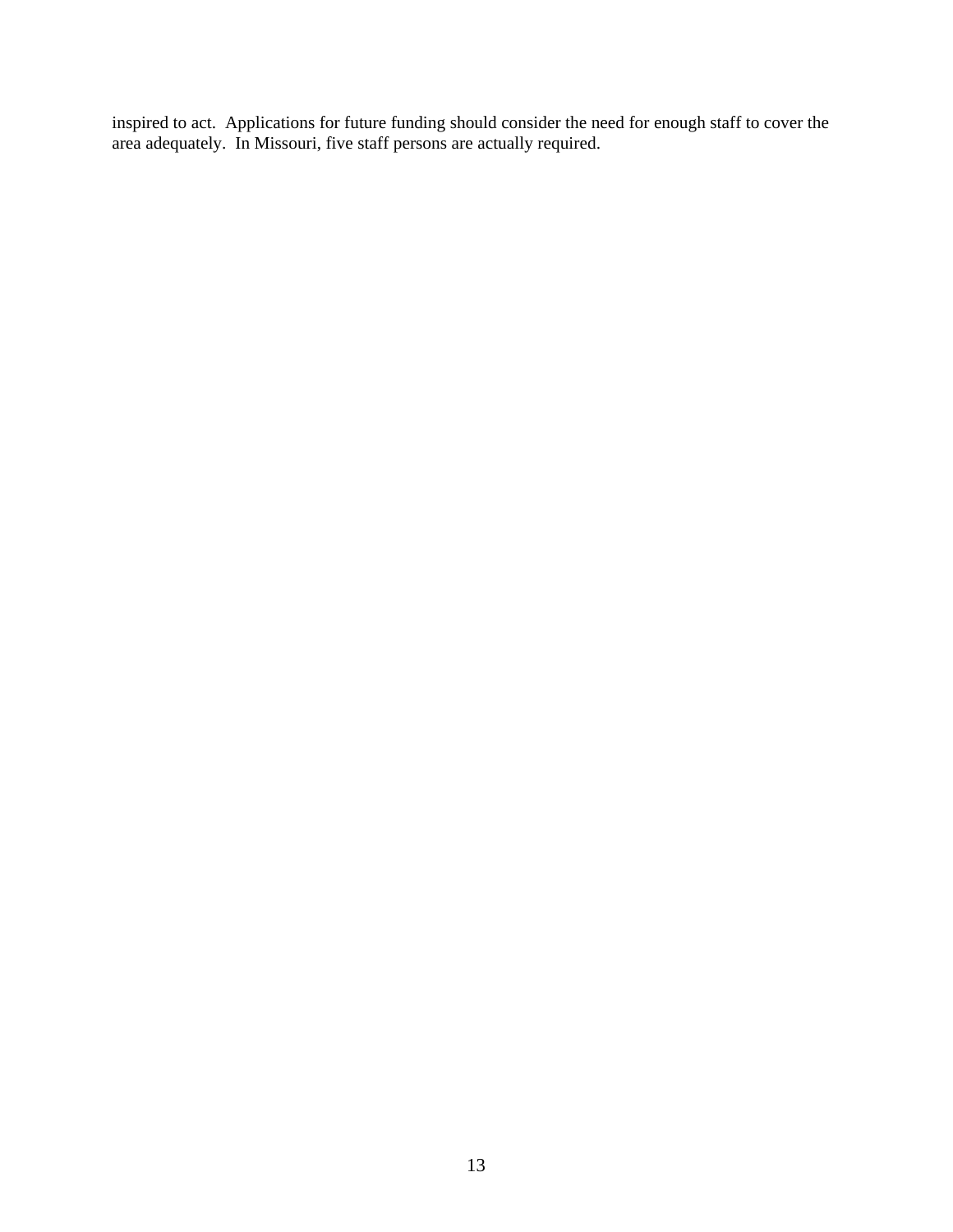## *New England Alliance for Addiction Recovery (NEAAR) A Project of the New England Institute of Addiction Studies (NEIAS) Augusta, Maine and Manchester, New Hampshire*

The New England Alliance for Addiction Recovery (NEAAR) is an alliance of six community-based alcohol and drug addiction recovery organizations dedicated to educating others about the addiction recovery process. Created by the New England Institute of Addictions Studies (NEIAS) and guided by a Leadership Board with representation from each of the six recovery community organizations, NEAAR is creating a strong regional presence for individuals in recovery, their families, and allies. NEAAR provides training and convening capability to educate the public, affect public policy locally and regionally, and empower volunteers to speak out in support of treatment and recovery.

#### *Accomplishments*

NEAAR has been successful in achieving the creation of five organizations of persons in recovery, their families, friends, and allies which are having an impact on the public awareness of recovery issues and the design and availability of intervention, treatment, and recovery services.

NEAAR has designed and implemented well-attended New England-wide conferences which have included three policy based events, two 2-day Celebrations of Recovery, and a pilot of the "Recovery Advocates Leadership Academy" in conjunction with the June 2001 New England School of Addiction Studies.

NEAAR's Leadership Board has developed a process that truly promotes local grass-roots governance of the regional effort. This structure has allowed the Board to efficiently and effectively plan the training agenda for the region, identify policy issues of note to address, provide feedback and technical assistance to each of the member state projects, and have representation at all RCSP workshops.

All members of NEAAR were able to reach consensus to go for the next CSAT grant application together.

NEAAR members and staff have a strong connection to the National Recovery Movement Planning process and support the evolution of this endeavor.

The State Office of Alcohol and other Drug Addiction (SSA) in each of the New England States have encouraged the development of the recovery community projects since inception and have provided resources (including financial support). Representatives of the SSAs sit on the NEAAR Leadership Board.

## *Lessons Learned*

Organization development takes strategy, time, and resilience. Much of the successful recruitment effort is a person to person activity, which is extremely time intensive. A five-year "start-up" plan would be a more realistic time frame than a three-year plan.

It has been an extraordinary experience to learn from each State's issues, struggles, and successes and allow these issues to inform the development of a New England-wide Recovery Movement. Each state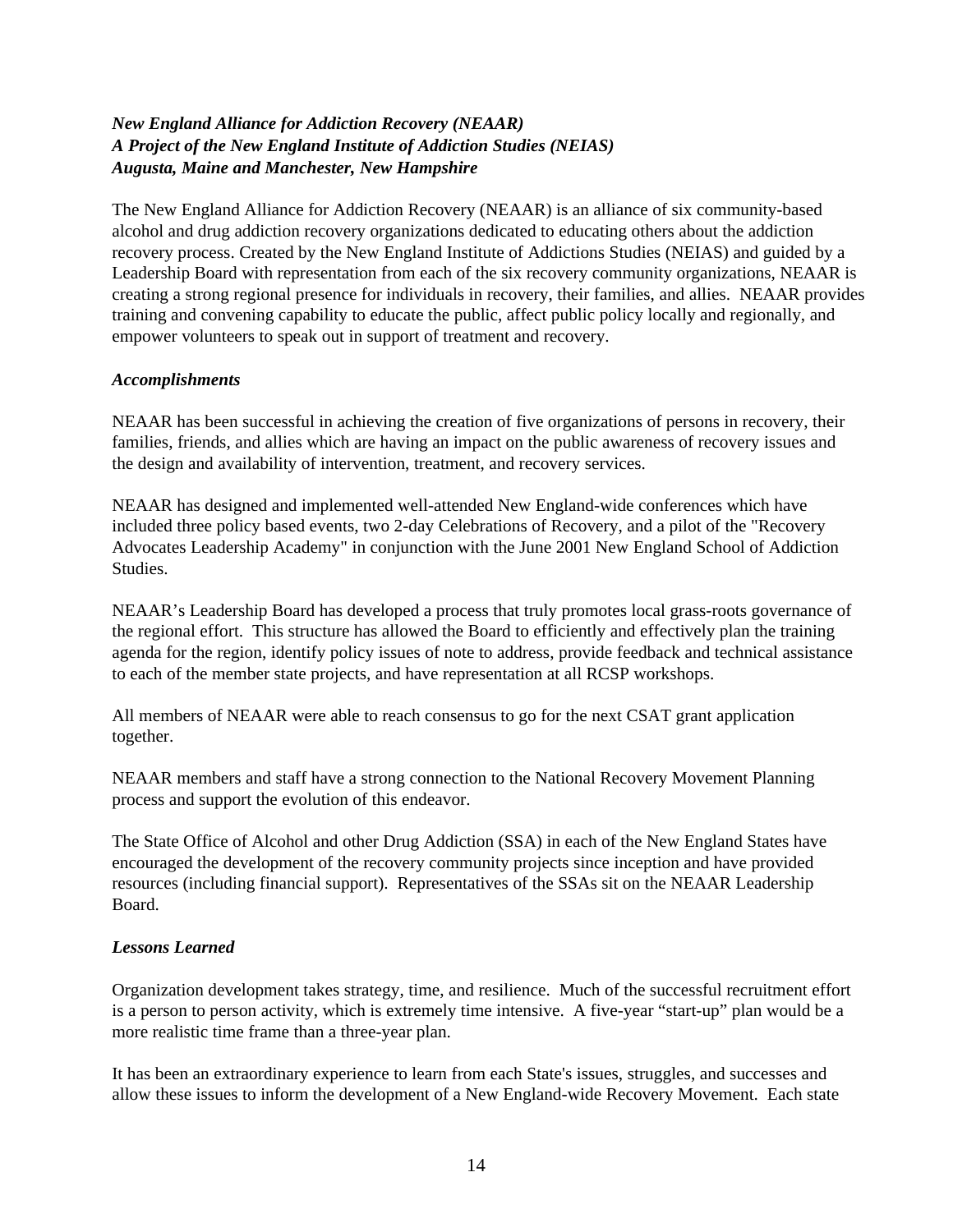and the regional effort echo what our colleagues in Missouri note, " Organizing in large geographic areas requires greater energy and resources, not only to identify leaders, but also to develop trust and working relationships with them, while motivating and inspiring them to action. It is difficult for one person, the Project Director, to keep a statewide membership informed and inspired to act."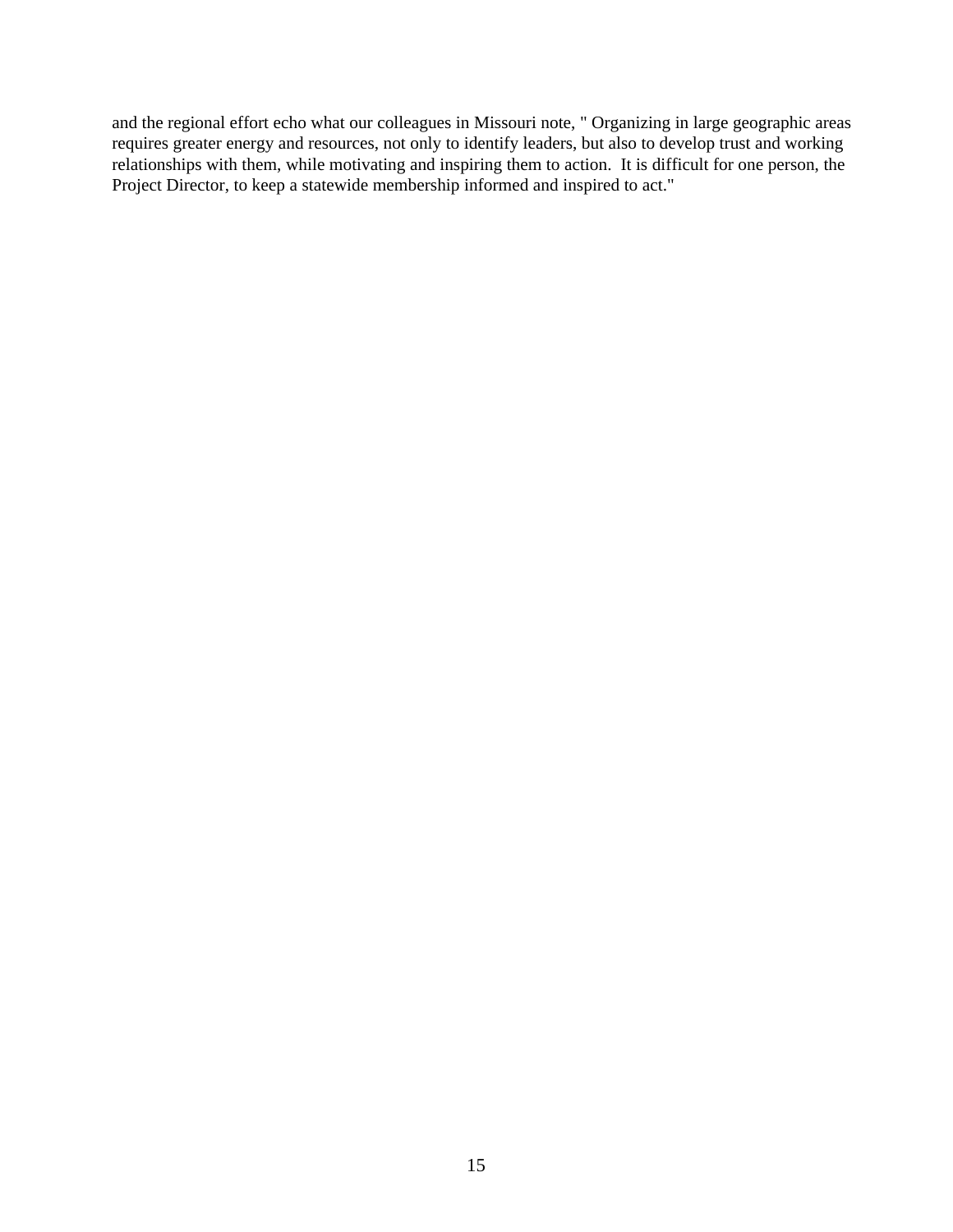## *Massachusetts Organization for Addiction Recovery (MOAR) A Project of NEAAR/NEIAS Boston, Massachusetts*

Accomplishments

Recovery Month Celebrations

Five Regional groups

Advocacy resulting in the establishment and funding of the Springfield, Massachusetts, Phoenix Academy (adolescent recovery home)

 $501(c)(3)$  status

State Department of Health Certificate of Recognition

#### *Lessons Learned*

In hindsight, it might have been better to have called a statewide meeting first, then branch out to local communities. Trying to join the regional groups into a statewide whole, after the fact, may be more complicated than doing the reverse.

Learning and relearning that there are many voices to recovery, and that everyone's voice is authentic, leads to the development of consensus-building skills.

## *Friends of Recovery — New Hampshire (FOR-NH) A Project of NEAAR/NEIAS Manchester, New Hampshire*

#### *Accomplishments*

Planned and conducted several formal public education events, including two Concerned Citizens' Forums in the Nashua area.

Developed bylaws, elected a Leadership Board, and became incorporated as a 501(3)(c).

Established regional groups that meet monthly in four regions of the State. A monthly statewide meeting is also held.

Was chosen as the lead agency for the Manchester, New Hampshire Demand Treatment! Partnership (one of 16 projects to be named as partners by Join Together).

The FOR-NH Coordinator and three Board members were elected to the newly formed Governor's Commission on Alcohol and Drug Abuse Prevention and Treatment.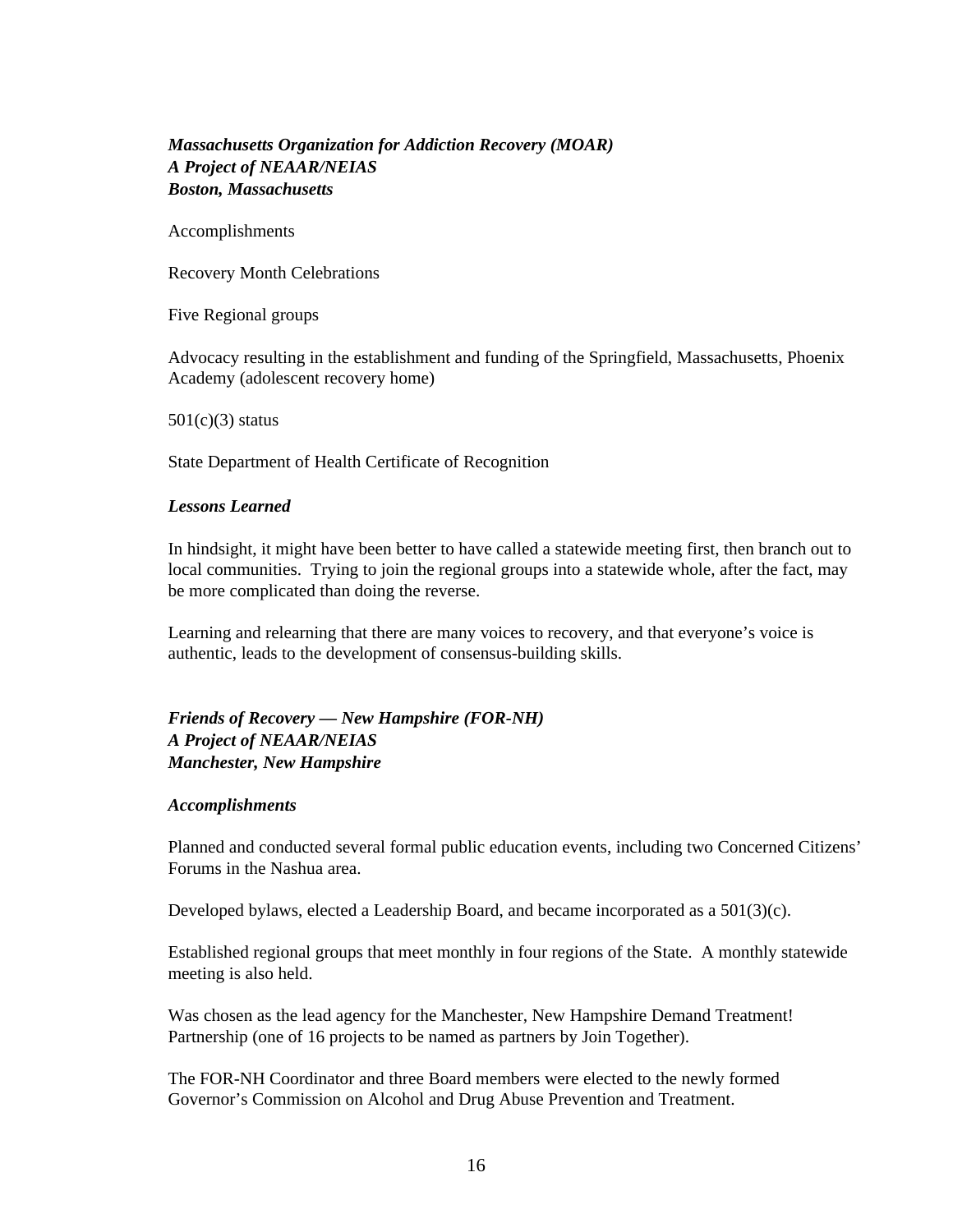#### *Lessons Learned*

It is important to do anything and everything to recruit people to the organization and keep them involved. Recruitment and retention need to become part of the framework of the recovery organization.

There is a need to actively recruit diverse groups of people. It is not enough to simply state that all are welcome.

## *Rhode Island Community for Addiction Recovery Efforts (RICARES) A Project of NEAAR/NEIAS Providence, Rhode Island*

#### *Accomplishments*

Legislative Day in honor of Recovery Month

Annual recovery picnic

Completion of Board of Director's manual and bylaws

Inclusion in several statewide organizations and committees

Educational speaking forums

#### *Lessons Learned*

The importance of patience. It takes time to develop leaders.

Being a group based mostly on volunteers can be a challenge. We have learned that we shouldn't equate "success" with the number of people present or the number of names on the mailing list.

*Friends of Recovery — Vermont* A Project of NEAAR/NEIAS Montpelier, Vermont

#### *Accomplishments*

Annual Legislative Day at the Statehouse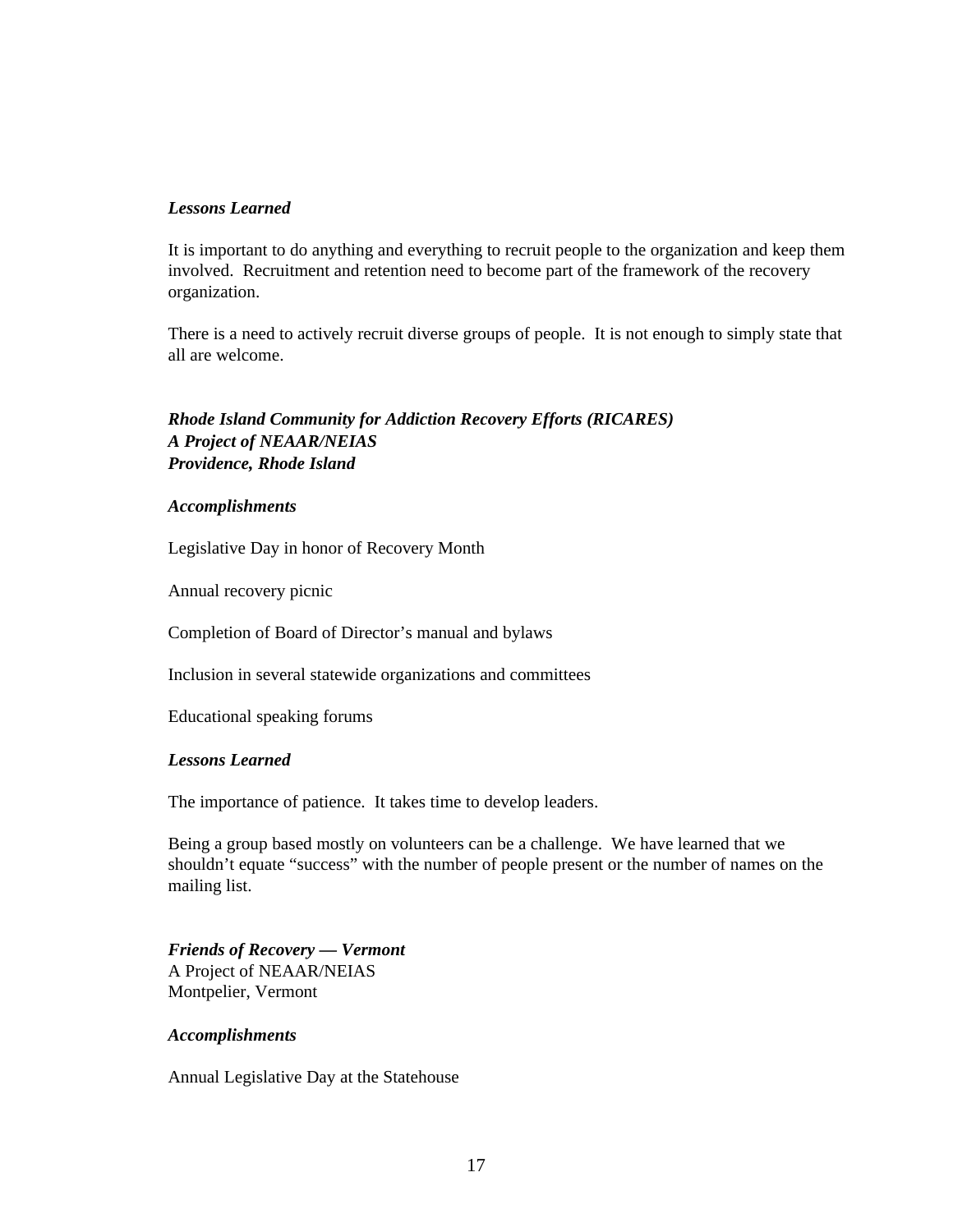Annual September Celebration of Recovery

Saint Patrick's Day community-building potluck, live music, and regional informational event.

Effective use of brainstorming; keeping the voices authentic, new and visionary.

Workshop; "From the Inside Out," leadership development exercises in naming your "Genius." *Lessons Learned*

Embracing the many voices of different recovery communities required the creation of a preamble to support our mission:

"Today you will hear many different opinions and ideas from many different people. Friends Of Recovery-Vermont embraces these diverse voices because we believe advocacy starts with one voice — your own. We are pleased to present everyone here with the forum to express their views. But, as an organization whose primary purpose is to advocate for recovery, we do not offer positions on specific bills or proposals."

Staff have to wear many hats for playing different roles. Hats for some roles fit well from the start. Other roles require a steep learning curve before the new hat fits comfortably.

## *Maine Advocates for Addiction Recovery (MAAR) A Project of NEAAR/NEIAS Wenfield, Maine*

Accomplishments

MAAR has developed a mailing list of 1,000 people and organizations in Maine who have expressed an interest in the recovering community and its activities and needs.

The State Office of Substance Abuse has provided matching funding during FY 00-01 and committed to doing the same next year. Also, \$10,000 in supplemental project funds were distributed to MAAR to host the statewide Treatment Works Celebration in September 2001.

This additional revenue enabled MAAR to hire a full-time Director.

MAAR now has a Board of Directors that meets monthly to monitor and guide the Director's activities.

MAAR has become active in the local communities statewide. Currently, three local projects assist the recovering community. These partners work with refugee and migrant farm workers, law enforcement, and Indian Nations in Maine.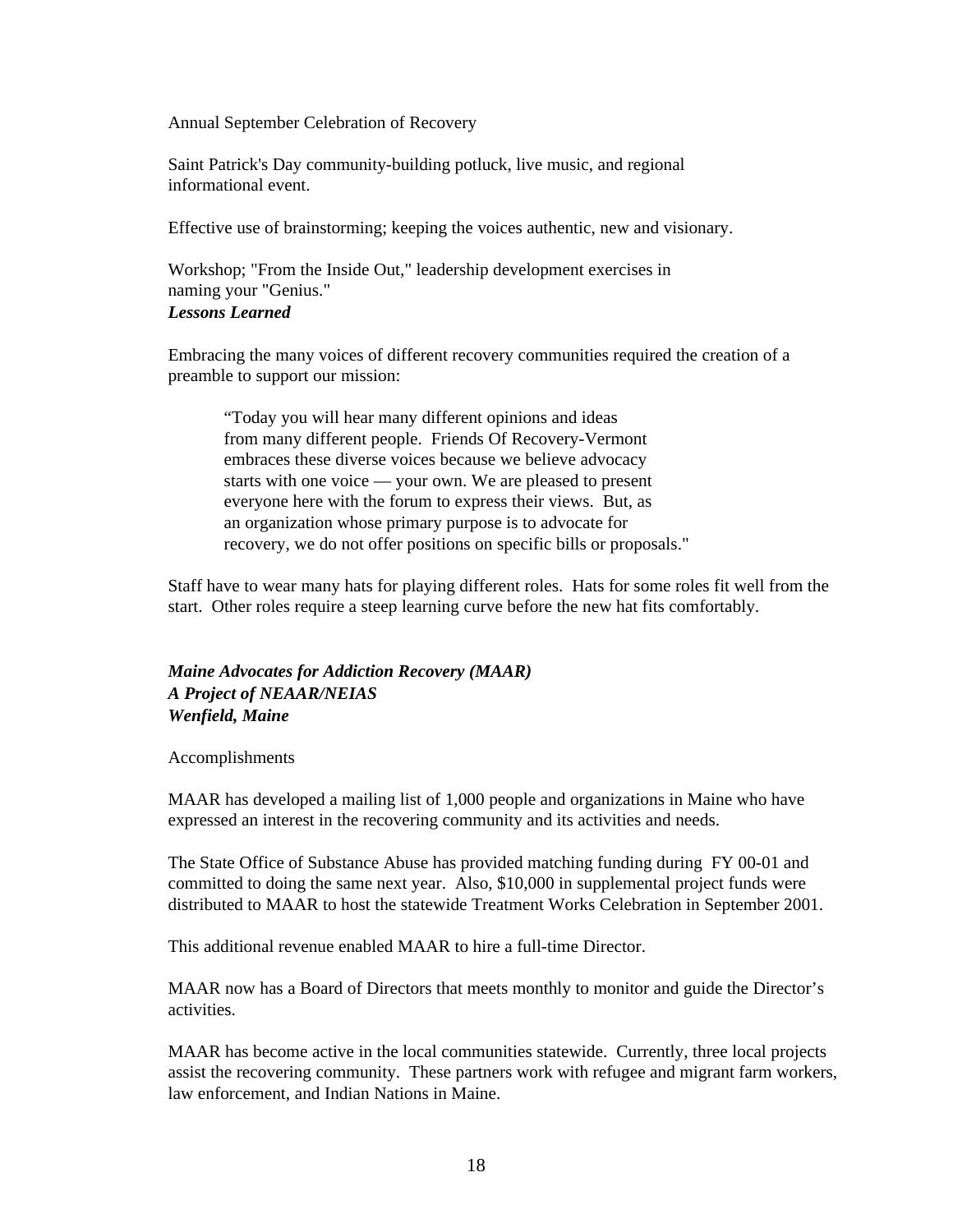#### *Lessons Learned*

Due to the size of the State, MAAR'S projects and activities need to be conducted locally. Utilizing telecommuters can increase access across the State to provide a more localized presence of staff.

State policymakers respond better and quicker when individuals voice opinions to them as part of a large organization that has no direct stake (other than altruism) in increasing resources to treatment and prevention services. That is, MAAR does not represent people who earn a living providing substance abuse services, but the people who are alive because of them.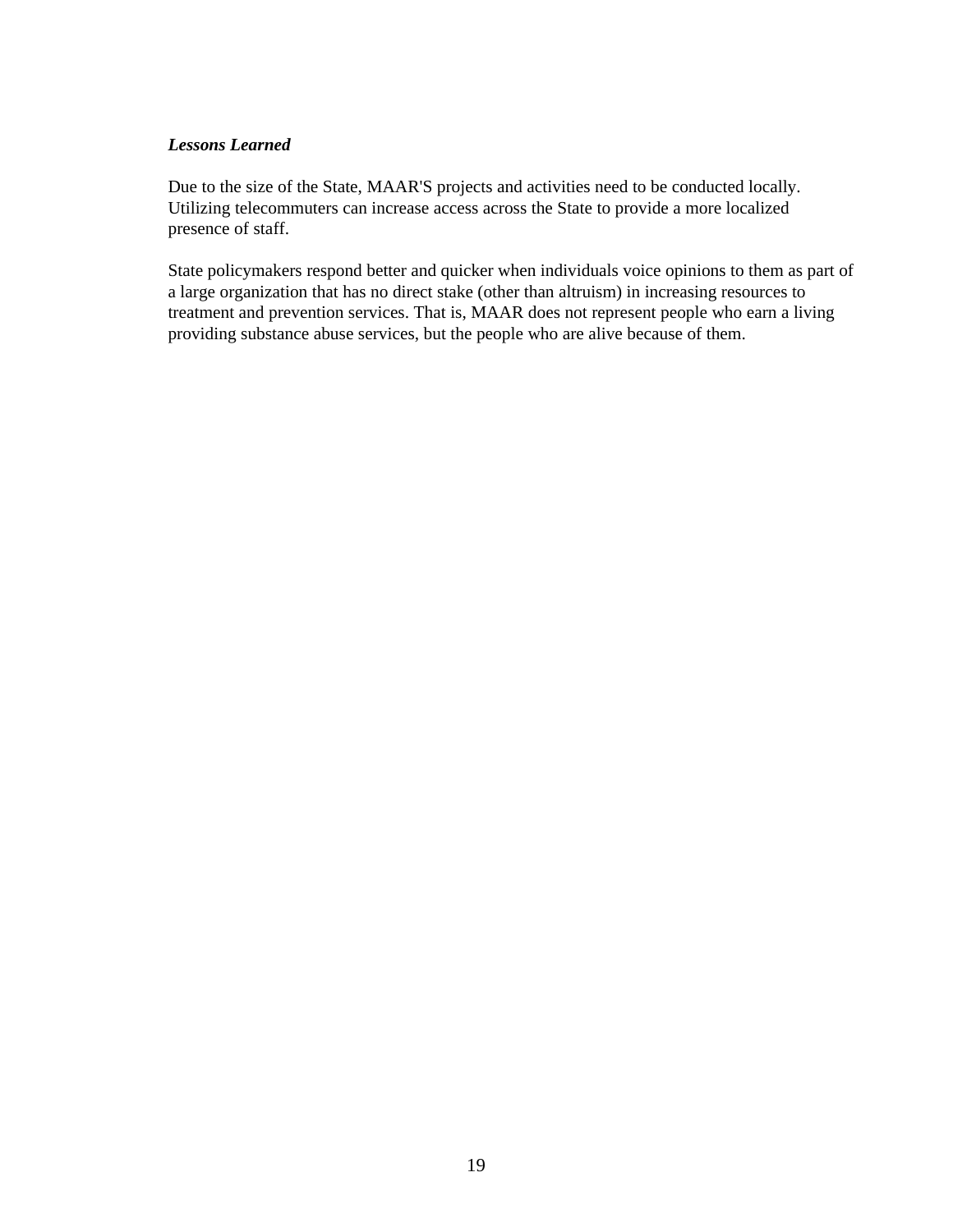# *Partners in Recovery Alliance (PIRA) A Project of Contra Costa County Health Services Department Martinez, California*

Partners in Recovery Alliance (PIRA), a project of the Contra Costa County Health Services Department, is building an advocacy alliance of alumni and other recovery organizations, as well as reaching out, through networking and mapping strategies, to the broader recovery community. Its slogan is "PIRA: Where people defined as the problem stand up and become the solution."

#### *Accomplishments*

PIRA recruited and transported 120 recovering people from the County to attend the Recovery Happens Conference in Sacramento. Over 15 youngsters, who have been incarcerated in a juvenile detention facility for more than a year and are now being transitioned into their communities participated and contributed insightful comments at the Conference. Thirty of these youth met with the Board of Supervisors and received the Board's support in proclaiming September as Recovery Month.

Three hundred people attended a Recovery Works Celebration to recognize 25 people in recovery for their contributions. Every single elected official and representative from the cities, school districts, sheriff's offices, health, probation, and police departments attended the event.

PIRA convened three nonpartisan community education forums on Proposition 36. Thirty-five to fifty people attended each of the forums. Presenters included judges, district attorneys, and people opposed to the Proposition, as well as proponents, AOD clients, alumni, staff, and people in recovery. An educational TV program on the same topic was filmed, and video recordings were made of the three forums.

PIRA members serve on County committees and boards, their voices are being heard, and their presence requested. PIRA got the County Substance Abuse Advisory Board to change its name to eliminate the term "substance abuse."

PIRA members have identified two new advocacy issues, treatment on demand and sober housing. They have begun to educate themselves, other people in recovery, elected officials, and the public about the need to educate themselves about what it will take to implement a new initiative on treatment on demand and to develop sober housing for people who have no place to maintain their recovery.

## *Lessons Learned*

Because people in recovery have internalized the societal view of addiction as a character flaw, it is difficult for them to see recovery issues as a societal problem. They view addiction as a personal problem. They have to jump a high hurdle to begin to see it as a problem of their society; however, through its CSAT-funded opportunity, PIRA now has evidence that this hurdle can be overcome.

A grassroots recovery organization has to be all-inclusive. PIRA members experienced the challenges inherent in community organizing efforts among oppressed groups, people of color, and poor people. Helping people recognize their oppression and the possibilities for transformation is a critical step in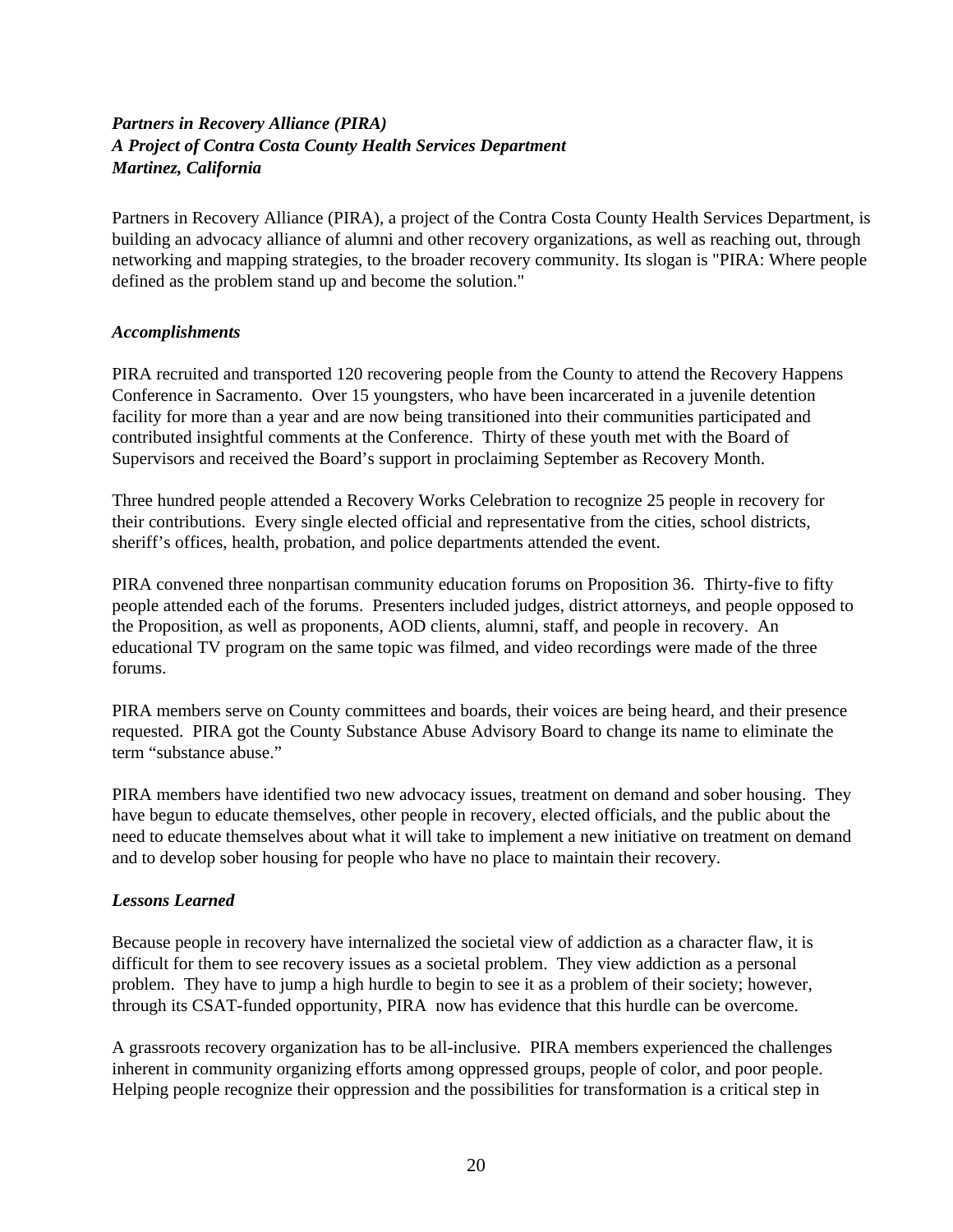recovery community development.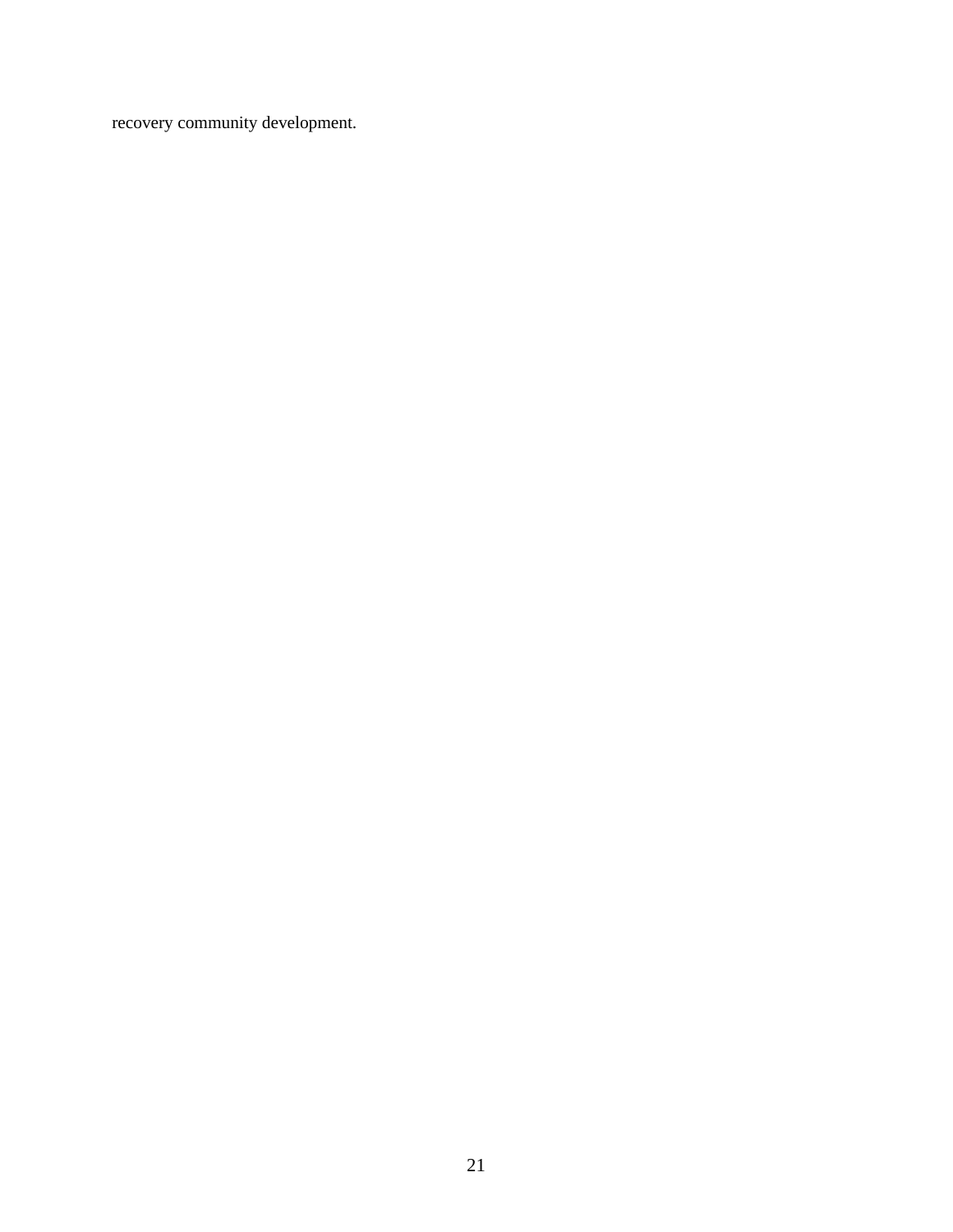## *Pennsylvania Recovery Organizations Alliance (PRO-A) A Project of Gaudenzia Foundation, Inc. Harrisburg, Pennsylvania*

The Pennsylvania Recovery Organizations Alliance (PRO-A), a project of Gaudenzia, Inc., is a statewide recovery community organizing project. PRO-A is building a network of regional affiliates providing training, helping to place persons in recovery on boards and committees, and helping members participate in advocacy in the areas of treatment, public policy, and public opinion.

#### *Accomplishments*

A vehicle uniting the recovery community statewide that was not available prior to the CSAT grant.

Grassroots membership of over 2,500 individuals and organizations that believe in our mission and vision.

Coordinated efforts with PRO-ACT, the other CSAT-funded recovery organization in Pennsylvania, and networked with several advocacy organizations currently working in their local communities on various recovery-related activities.

Hosted first annual statewide conference with policymakers and over 250 people in recovery to educate them on the stigma surrounding this disease.

Co-hosted Substance Abuse Awareness Day to educate policy makers that recovery works, resulting in over 500 individuals participating at this event held at the State Capitol.

#### *Lessons Learned*

Internalized stigma within the recovery community needs to be addressed first.

A clear and focused plan should be in place before the actual mobilization efforts begin, especially in a State as large as Pennsylvania.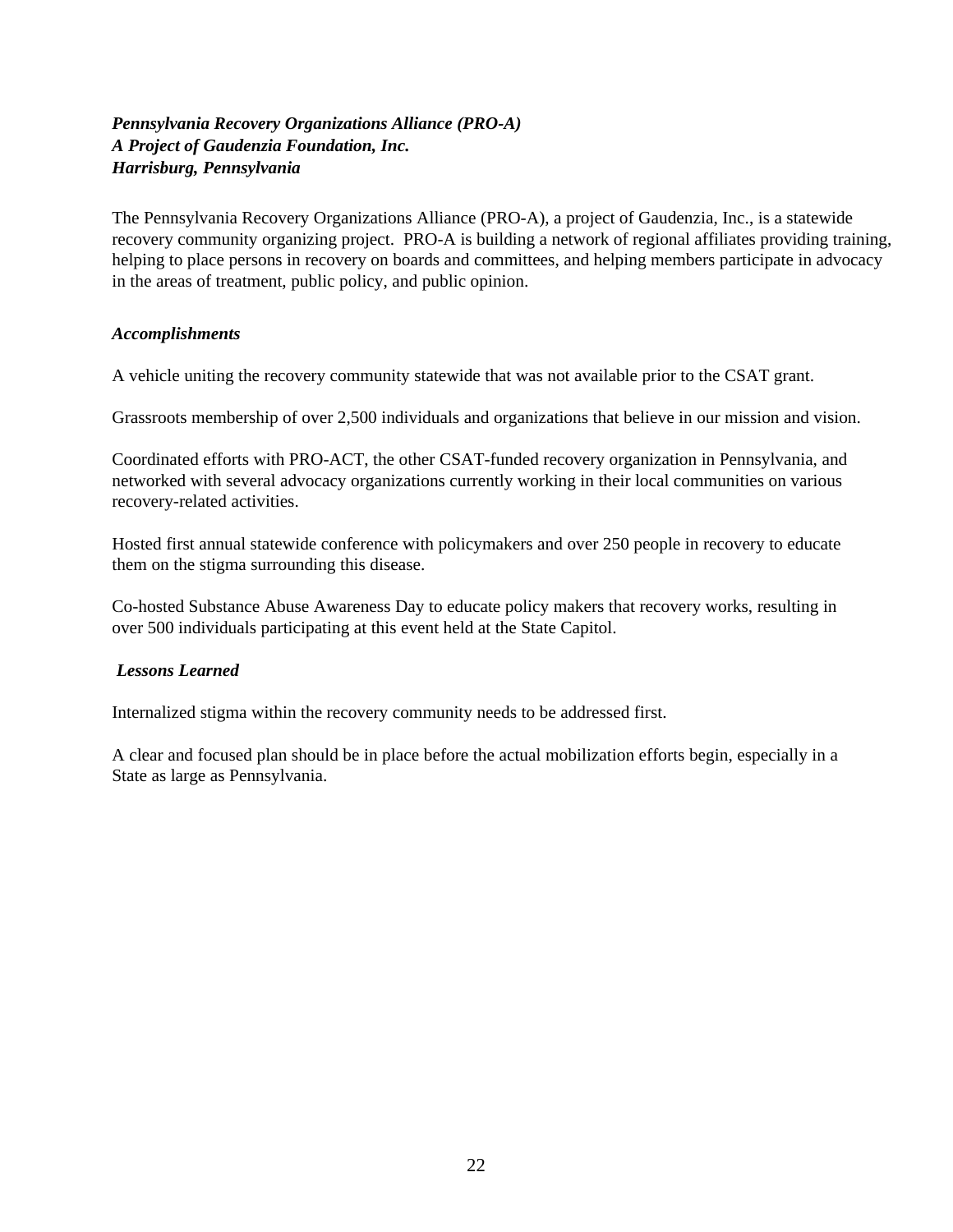# *People With Recovery and Disabilities (PWRD) A Project of Pima Prevention Partnership Tucson, Arizona*

People With Recovery and Disabilities (PWRD), a project of Pima Prevention partnership, is organizing recovering individuals with disabilities and their families to change the local treatment system, which is seen as unresponsive to the issues of people with addictions and concurrent physical and cognitive disabilities. The project conducts a yearly consumer-driven assessment and publishes an annual report on the state of the treatment system. PWRD conducts a public education campaign based on the report, suggesting systemic improvements, and aims to establish new mechanisms for involving recovery community members in treatment systems planning and improvement.

#### *Accomplishments*

Integrating people with a variety of disabilities into a group working toward one common goal —Recovery.

Recovery Expo: a first-ever event spearheaded by PWRD; and current work on year three of bringing consumers and providers together in planning this annual event.

Providers can no longer ignore issues presented by PWRD members. The PWRD Annual Report and personalized training and community recognition are just a few events PWRD has provided that have helped to empower members and to educate those providing direct services.

Conducted nonpartisan activities to raise members' awareness of the importance of participating in the electoral process, with 90% of PWRD members voting in the last election and planning to monitor future public policy and legislative initiatives.

PWRD staff allowed (and encouraged) the group to develop within their own time frame, stepping in and out as needed.

## *Lessons Learned*

Allow the group to develop its own agenda in spite of what the original project creators envisioned, slowing down process and often repeating areas that needed more development.

Advocacy can be threatening to the community, stakeholders, and the host agency.

Treatment access may not have been as large an issue as was originally thought. A more apparent need developed for nontraditional aftercare and follow-up supports, including home visits, longer duration of care, and creative care modalities.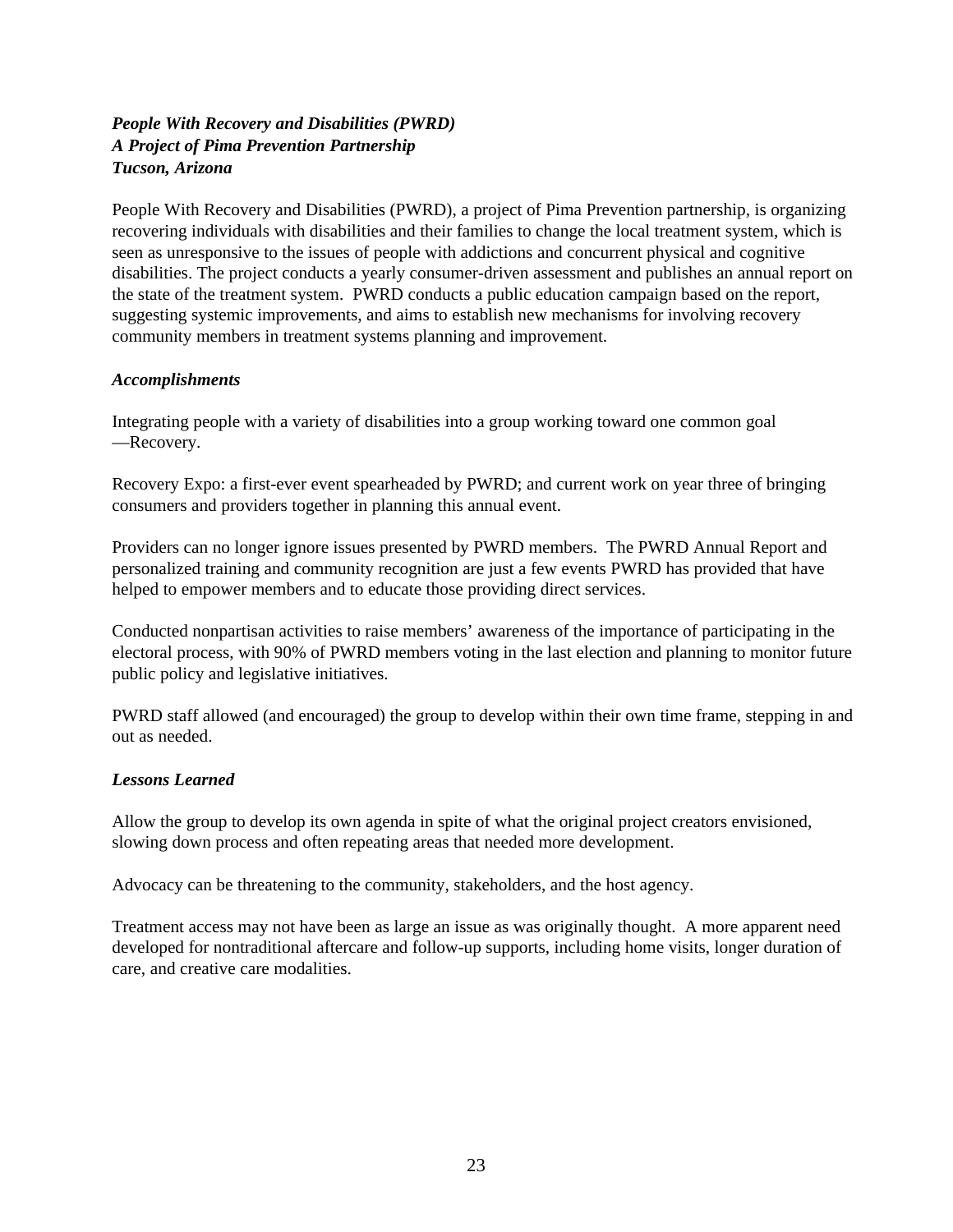# *Project Vox A Project of the National Council on Alcoholism and Drug Dependence of Michigan Lansing, Michigan*

Project Vox, a program of the National Council on Alcoholism and Drug Dependence of Michigan, is a statewide advocacy network of people in recovery from alcoholism and other drug addiction, their family members, and significant others. Using the personal experiences of people in recovery, Project Vox strives to reduce the social stigma associated with addiction and to educate policymakers and the public on the subjects of addiction and recovery. Through public speaking, special events, and other planned activities, Project Vox advocates promote the message that recovery is a reality for many who have gone through treatment or who participate in self-help groups.

#### *Accomplishments*

Project Vox established a chapter structure that incorporates local leadership and representation at the State level through the Statewide Advisory Committee.

Project Vox sponsored two legislative breakfasts, with over 200 people in attendance, providing education and information regarding substance abuse and recovery issues.

A statewide telephone survey of attitudes toward addiction, treatment, and recovery was completed, providing a baseline for future surveys.

With advocates in nearly half of Michigan's 83 counties, the project has exceeded its original goal of volunteer representation in 23 counties.

A growing number of requests have been made by policymakers for advocates and staff to participate in hearings, work groups, and committees. This increasing recognition of Project Vox as the leading advocacy group for the recovery community has also led to the nomination of advocates to state level committees on substance abuse and managed care.

Nearly 2,000 people have heard Project Vox advocates speak in a variety of settings, including service group meetings, panel discussions, and classroom presentations.

## *Lessons Learned*

The success of the project depends heavily on individual volunteers (advocates), because they make events come together, recruit others from the recovery community, and deliver the most effective message. While it is important to hire the best-qualified staff, the project can not succeed if it does not have the buy-in and support of local leaders of the recovery community.

The tradition of anonymity within Alcoholics Anonymous and related groups has proven to be a barrier to participation in some areas. In most cases, resistance can be overcome by explaining that using the terms, "12-step or self help" groups would not violate the anonymity tradition, and by demonstrating the benefits of participating as an advocate. There are individuals, however, who believe that by talking publicly about their addiction and recovery, they would be violating the AA tradition.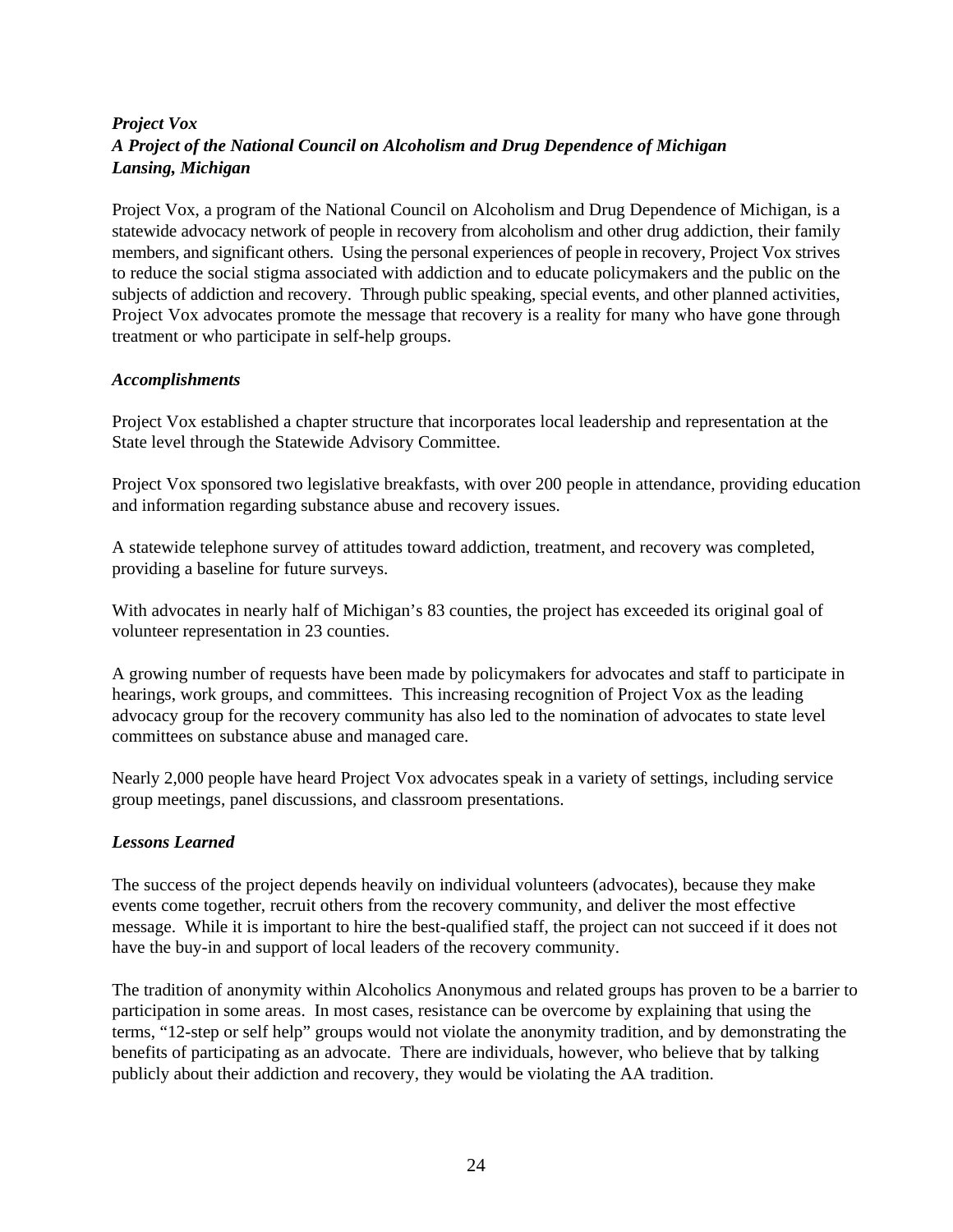Planning a major event, such as Project Vox's statewide Recovery Celebration, has had a profoundly positive effect on enlisting advocates and volunteers. It seems to tap into the wishes of many recovering individuals to declare their recovery experience publicly and challenge the misconceptions about people with addictions.

# *Promoting Recovery Organizations – Achieving Community Togetherness (PRO-ACT) A Project of the Bucks County Council on Alcoholism and Drug Dependence Doylestown, Pennsylvania*

Promoting Recovery Organizations – Achieving Community Together (PRO-ACT) is a project of the Bucks County Council on Alcoholism and Drug Dependence. PRO-ACT utilizes a community development model to mobilize and educate members, train leaders, and organize the recovery community, fostering a public consumer voice around addiction advocacy issues. Through the work of its four committees (Public Policy/Consumer Issues, Educating the Community, Amends In Action, and Celebration/Recreation), PRO-ACT aims to reduce stigma, educate the community, and show the positive side of recovery.

## *Accomplishments*

PRO-ACT has increased the visibility of the grassroots recovery community. Before PRO-ACT, there was no recovery voice at consumer and family meetings or decision-making boards. PRO-ACT staff and members have been asked to participate on these boards, Pennsylvania Department of Health focus groups, OMHSAS cross-licensing committees, and Health Choice planning.

PRO-ACT has recruited more than 2,100 members, 5,000 participants, and 186 volunteers over the duration of the grant. The volunteers have then been able to organize a picnic for 1,000 people, hold a New Year's eve fundraiser for 500 people, provide 50 volunteers to Habitat for Humanity, collect 750 suitcases for kids in foster care, and provide 13 people to testify at the CSAT National Treatment Plan hearings in Connecticut.

PRO-ACT developed a stigma-buster project called the TREE of HOPE that has been replicated throughout the country.

PRO-ACT developed and implemented a Family Advocacy program that has a mentoring support component.

A Leadership Training Program was developed to provide a firm foundation for the membership to gain the skills necessary to develop strong chapters.

# *Lessons Learned*

The mobilized PRO-ACT membership has an incredible amount of insight, talent, resources, and energy, and is a powerful resource to help reduce this country's AOD problems. But they need support and training in order to do so.

This work takes a great deal of time and planning. Everything seems to take longer and require more detailed planning than anticipated.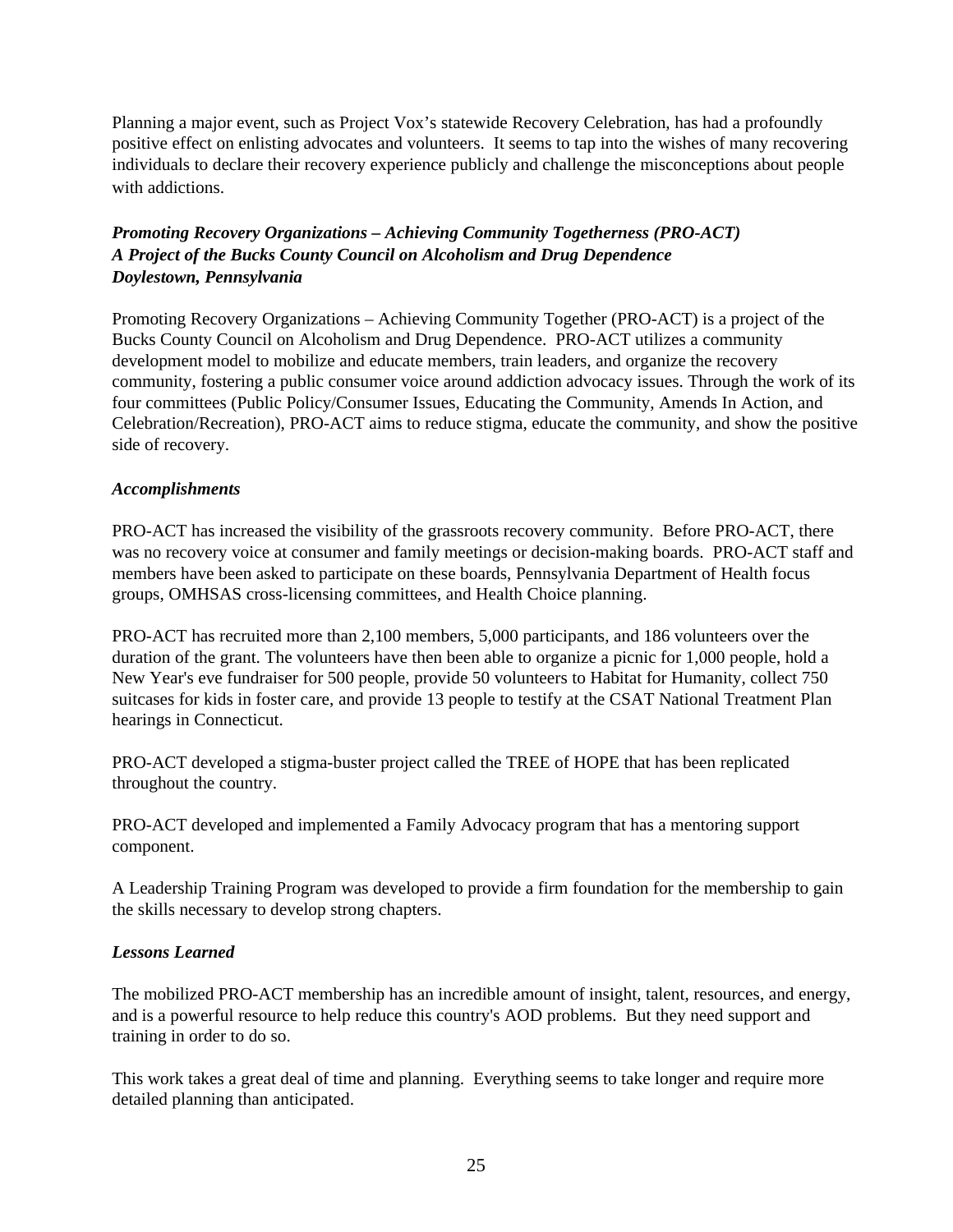# *Recovery Association Project (RAP) A Project of Central City Concern Portland, Oregon*

The Recovery Association Project (RAP), a program of Central City Concern, seeks to educate and develop leadership among people in recovery; represent the needs, aspirations, and ideas of persons in recovery; communicate to the public the need for access to quality services; and educate the community. RAP uses a community organizing model that draws on the skills and talents of people in recovery. RAP is a member of a broader-based organizing effort in the Portland area, bringing recovery into the public planning arena.

## *Accomplishments*

*Leadership Training:* Over 140 leaders have completed RAP-designed leadership institutes. Fifty RAP leaders have completed community organizing leadership institutes conducted by the local Metropolitan Broad-Base Organization (MBBO), an organization of 31 faith-based and other community organizations. Experienced RAP leaders and staff now serve as teachers and small- group leaders in these institutes. Seven RAP leaders have completed the intensive 10-Day Industrial Areas Foundation community organizing training.

*Leadership Development:* RAP leaders have organized and led four successful public actions, including logistics, presentations, media relations, and negotiations with public officials. RAP leaders participate in MBBO decision-making bodies and a RAP Co-Chair also serves as a Co-Chair of the MBBO. The RAP organizing methodology centers on the gift development of leaders.

*Building Allies:* RAP has developed strong and deep relationships with leaders and members of the 31 institutions that belong to the MBBO. This strategic relationship has resulted in concrete support for RAP in public actions and negotiation on issues with public officials. RAP also has created an awareness of the presence of chemical dependency inside these institutions, along with a message of hope in recovery.

*Concrete Results:* RAP public actions are organized in a highly purposeful manner. Story sharing is conducted through one-to-one meetings and in reflection groups at monthly core team meetings and trainings. Leaders discern common themes, and concerns are transformed into public issues through research. The research is transformed into changes in public policies and recovery service practices through public action and negotiation. RAP public actions have involved 20 to 300 leaders and supporters.

RAP has successfully negotiated for \$450,000 in new services for Hepatitis C issues and the heroin overdose epidemic. RAP also proposed and secured \$150,000 in funding for an innovative mentor program for heroin addicts which has resulted in a 278 percent increase in the number of heroin clients completing outpatient treatment. RAP also secured \$400,000 in funding to increase the availability of Alcohol and Drug Free housing units and worked successfully with a coalition to secure an additional \$4.8 million for low-income housing in the City of Portland. RAP was credited with a 40 percent reduction in heroin overdose following the implementation of negotiated items with the Multnomah County Public Health Department. The Department has since declared RAP a "Public Health Hero" in an award ceremony.

RAP became *Metro RAP* on March 24, 2001 at a public action involving 300 leaders and supporters,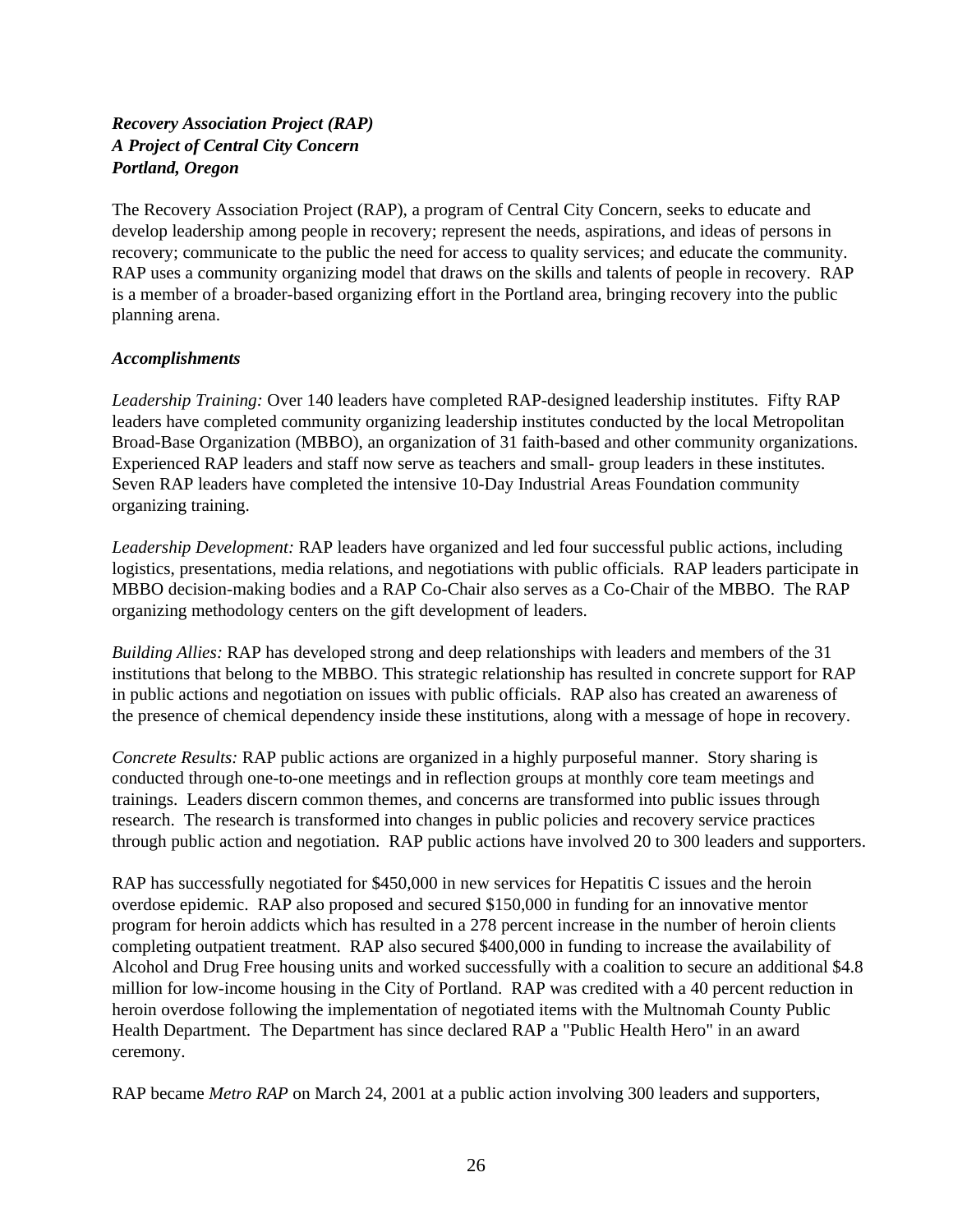including delegations from the three surrounding counties that comprise the Portland metropolitan area. RAP is now positioned to fully develop a metropolitan organization over the next three years.

#### *Lessons Learned*

Adopt a community-organizing model that is centered on leadership development and responsibility and is consistent with the experience of people in recovery. Treatment providers and administrators rarely know anything about this and should access community-organizing expertise.

Having a host agency that provides competent fiduciary and administrative support is critical, but management must maintain boundaries and allow for the authentic development of an independent and empowered recovery leadership.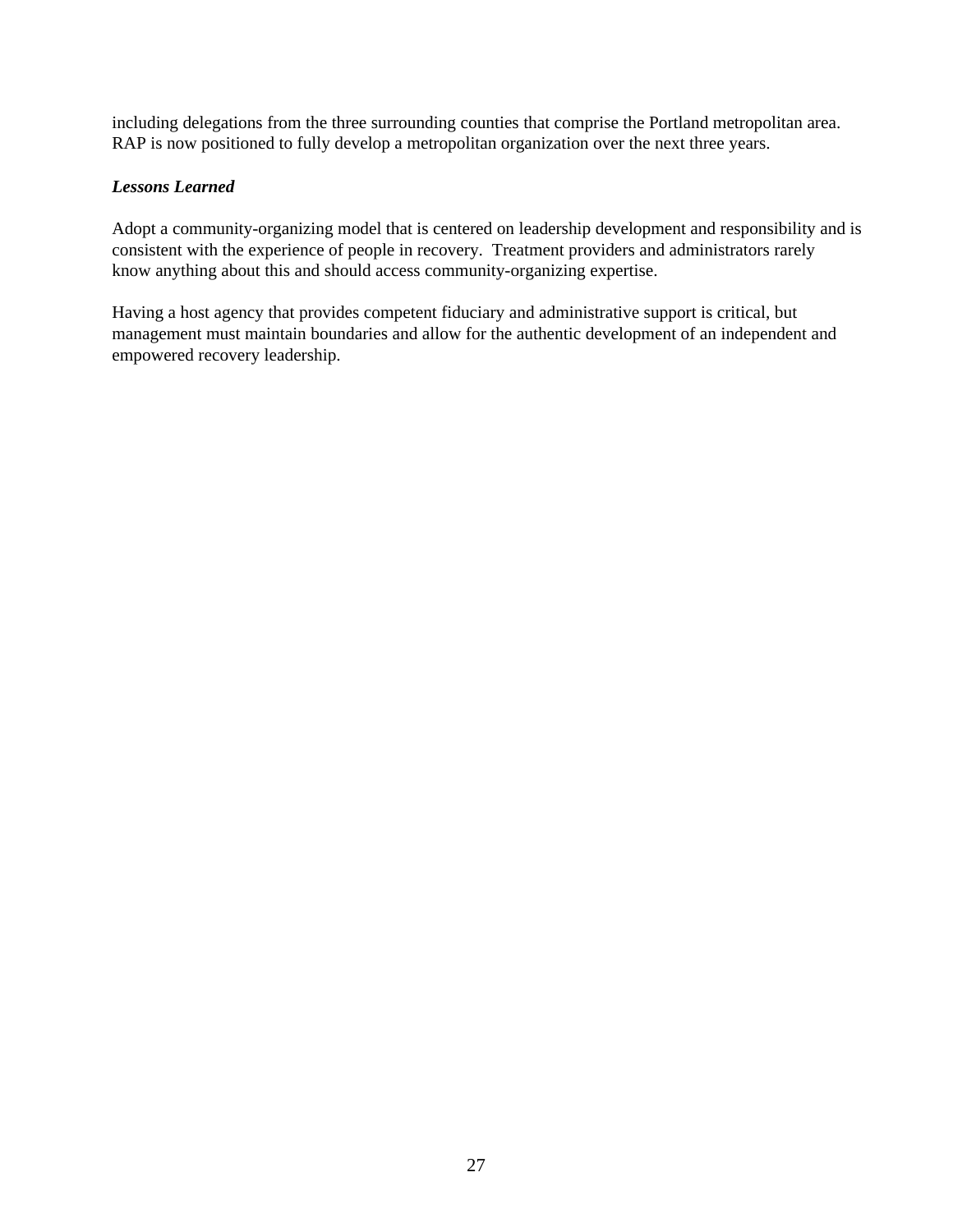## *Recovery Communities United (RCU) A Chicago affiliate of NCADD Chicago, Illinois*

Recovery Communities United, Inc. (RCU), the Illinois affiliate of the National Council on Alcoholism and Drug Dependence has been developed into a statewide membership organization for members of the recovery community. RCU plans to expand to a minimum of 10 chapters throughout Illinois to provide a voice for individuals in recovery through community outreach, advocacy, and education. The organization's three major program goals are to: strengthen the unity of people in recovery, convey the power of recovery to reduce stigma and improve opportunities for people seeking recovery, and convey the facts about recovery in a public dialogue. Included among its list of prominent board members are President Andrea G. Barthwell, M.D., president of the American Society for Addiction Medicine, and Vice-Chair William L. White (renowned author of *Slaying the Dragon*).

#### *Accomplishments*

Sponsored "Chicagoland's Greatest Recovery Event" in September 2000. More than 200 RCU members and supporters attended this event.

Collaborated with GLATTC to develop *Understanding and Healing the Stigma of Addiction: A Self-Study Guide for Treatment Professionals.*

Developed a Certificate of Membership and accompanying brochure for distribution by treatment centers. RCU hopes this will create a new generation of supporters from within the treatment arena.

Complied a team of key leaders (not necessarily previous supporters of RCU) from within Chicago and Cook County to participate in Join Together's Demand Treatment! Initiative.

RCU has built significant relationships that have resulted in the appointment of RCU's Director as Chairman of the Chicagoland Chamber of Commerce Drug Free Workplace Committee, as a member of the State of Illinois Office of Alcohol and Substance Abuse Budget Committee, and as a member of the GLATTC Training Advisory Committee.

Two new RCU Chapters have been formed.

## *Lessons Learned*

The recovery community does not exist! Instead, what exists are multiple communities of people in recovery that are separate and diverse.

People in recovery do not understand the reasons to support the Recovery Community Support Program and must be educated. Once educated, they can become not only strong supporters, but also strong leaders to promote the message.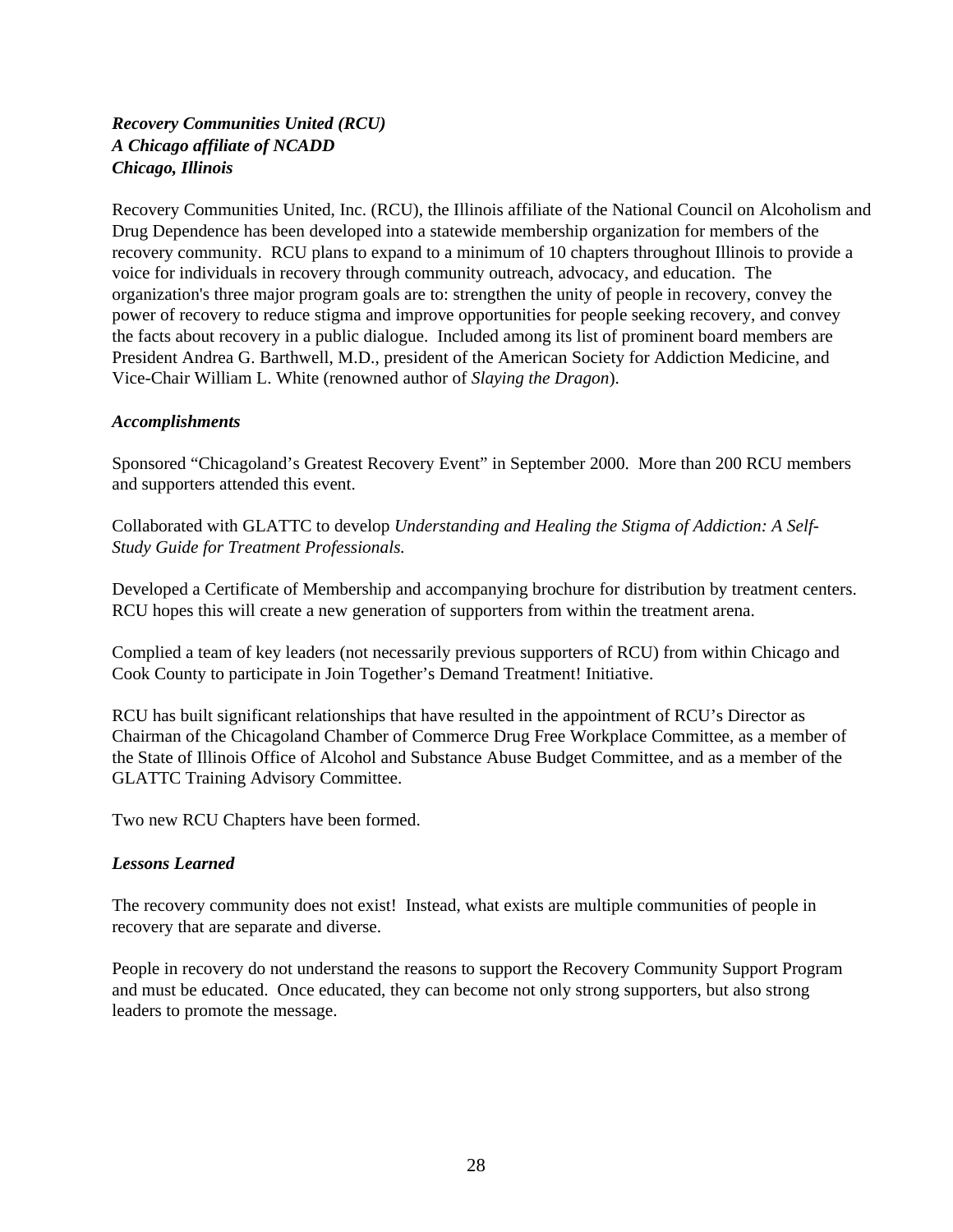# *Sacred Circle Project A Project of Native Family Resource Center Sioux City, Iowa*

The Sacred Circle Project is developing an advocacy organization and support system for Native Americans in Sioux City, Iowa and on the Winnebago Reservation in Northeast Nebraska who are in various stages of recovery. Its advocacy efforts are focused primarily on issues of Native American women in recovery who have lost their children to foster care, the need for skill development for employability among Native Americans in recovery, and increasing culturally competent treatment options for the Native American population.

## *Accomplishments*

Building a recovery program around cultural considerations has been successful in bringing Native people together.

Because child welfare policies have an extreme and far-reaching effect on families in recovery or those who are still grappling with addiction, the Sacred Circle Program has built cohesion among members around these issues.

The project has relied on collaboration with all parts of the community, and is experiencing increasing success as a result, especially through the formation of an Advisory Council on community planning composed of recovering persons.

Exploration of ways to bring about collaboration between tribal organizations and urban populations.

Contact with Iowa's only federally recognized tribe has occurred, and tentative collaborative activities have begun

## *Lessons Learned*

One issue is developing guidelines for decision-making that include explanations and boundaries for volunteer groups defining their inclusion and their parameters.

Staffing issues affect community perceptions. Huge amounts of energy are necessary to establish credibility in the community.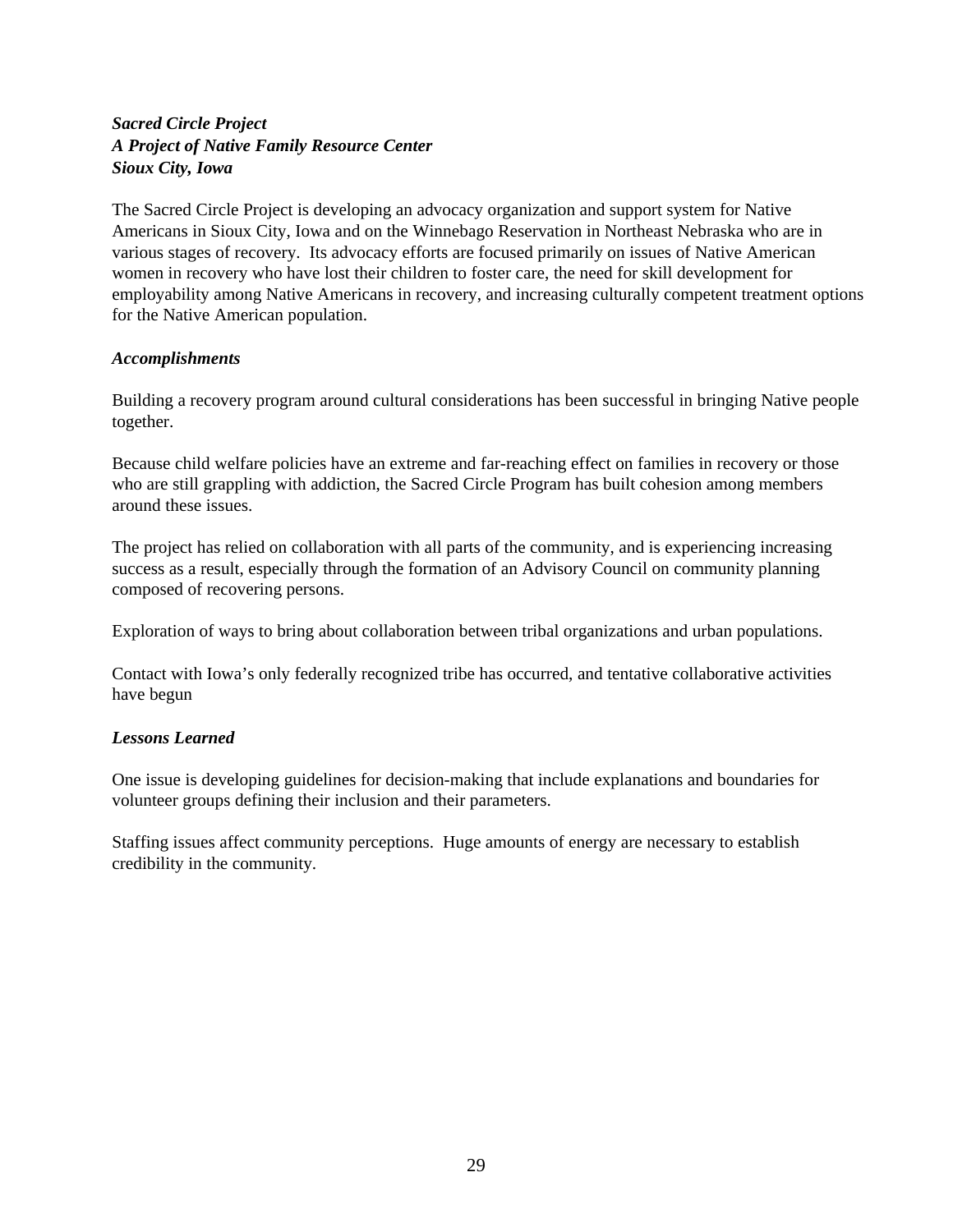## *Santa Barbara Community Recovery Network A Project of Santa Barbara Council on Alcoholism and Drug Abuse Santa Barbara, California*

The Santa Barbara Community Recovery Network (CRN) provides ongoing leadership in comprehensive, integrated, and effective responses to alcohol and other drug problems in Santa Barbara County, California and surrounding regions. CRN is a program of the Council on Alcoholism and Drug Abuse (CADA). CRN membership is open to any person with a history of alcohol and/or drug (AOD) problems who is in or seeking recovery, the family members and significant others of persons who have had AOD problems, and other recovery community supporters and allies. The purposes of the CRN are to (1) enhance and improve the quality, appropriateness, accessibility, and availability of AOD treatment, intervention, prevention, and recovery support services through fostering the formal and independent participation of the recovery community in the conception, planning, design, development, implementation, delivery, and evaluation of AOD services in Santa Barbara County, and in AOD policies, planning, and quality assurance activities in California, and (2) foster advocacy and diminish barriers to recovery through activities and initiatives that reduce the stigma associated with AOD problems.

#### Accomplishments

Successful alliances (1) with Fighting Back (a community program supported by the Robert Wood Johnson Foundation) resulted in the formation of a new "Corporate Advisory Committee" and "Policy Committee," comprised of the top 10 CEOs in Santa Barbara; (2) with the Mental Health Association resulted in its support of State legislation favorable to the recovery community, and in the development of a model blueprint for comprehensive and integrated services for mentally ill substance abusers.

CRN produced a "Community Treatment Scorecard" measuring substance use prevalence against treatment capacity in Santa Barbara.

Recovery community advocacy resulted in a new, 6-bed public detoxification program targeting homeless persons in Santa Barbara.

CRN moved the County to launch a formal Alcohol and Drug Strategic Plan and successfully advocated for the creation of Town Hall meetings to accommodate public input to this plan.

The recovery community achieved formal representation on the County Strategic Planning initiative, Proposition 36 planning, and the County Alcohol and Drug Advisory Board.

CRN has an active membership who are easily mobilized when necessary as evidenced by the large turnout at the CRN March and Rally in September 2000, the huge turn out at CRN's annual dinner in 2001, and at a standing-room-only Board of Supervisors meeting in March 2001.

#### Lessons Learned

The recovery community organizational infrastructure needs to be large enough to accommodate growth, and flexible enough to change as new members and allies arrive and as opportunities present themselves.

Elected officials and policymakers should be viewed as "neutral" rather than "opposed," and alliances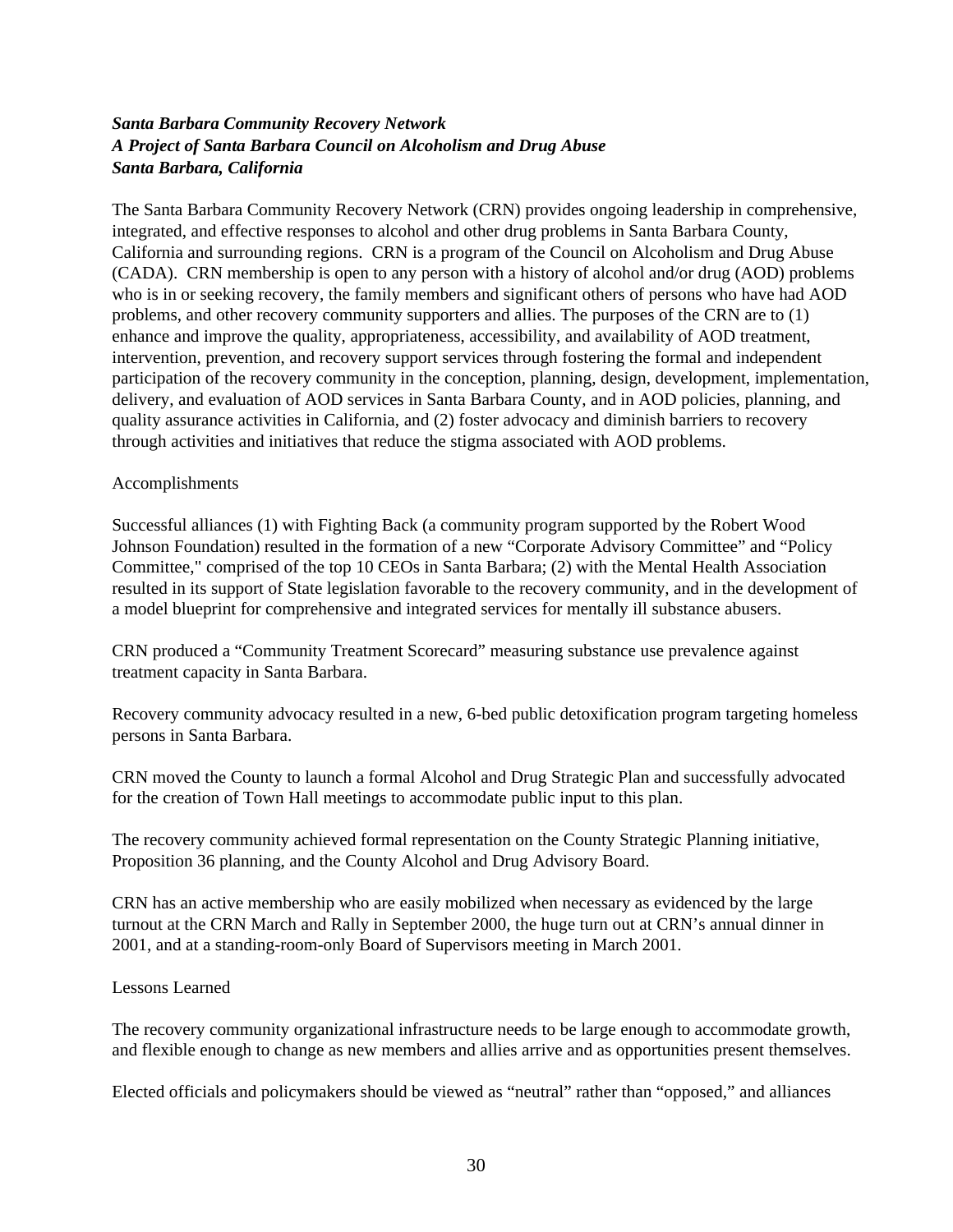need to be cultivated with those already among their constituencies.

Never underestimate the resources within your membership and your community.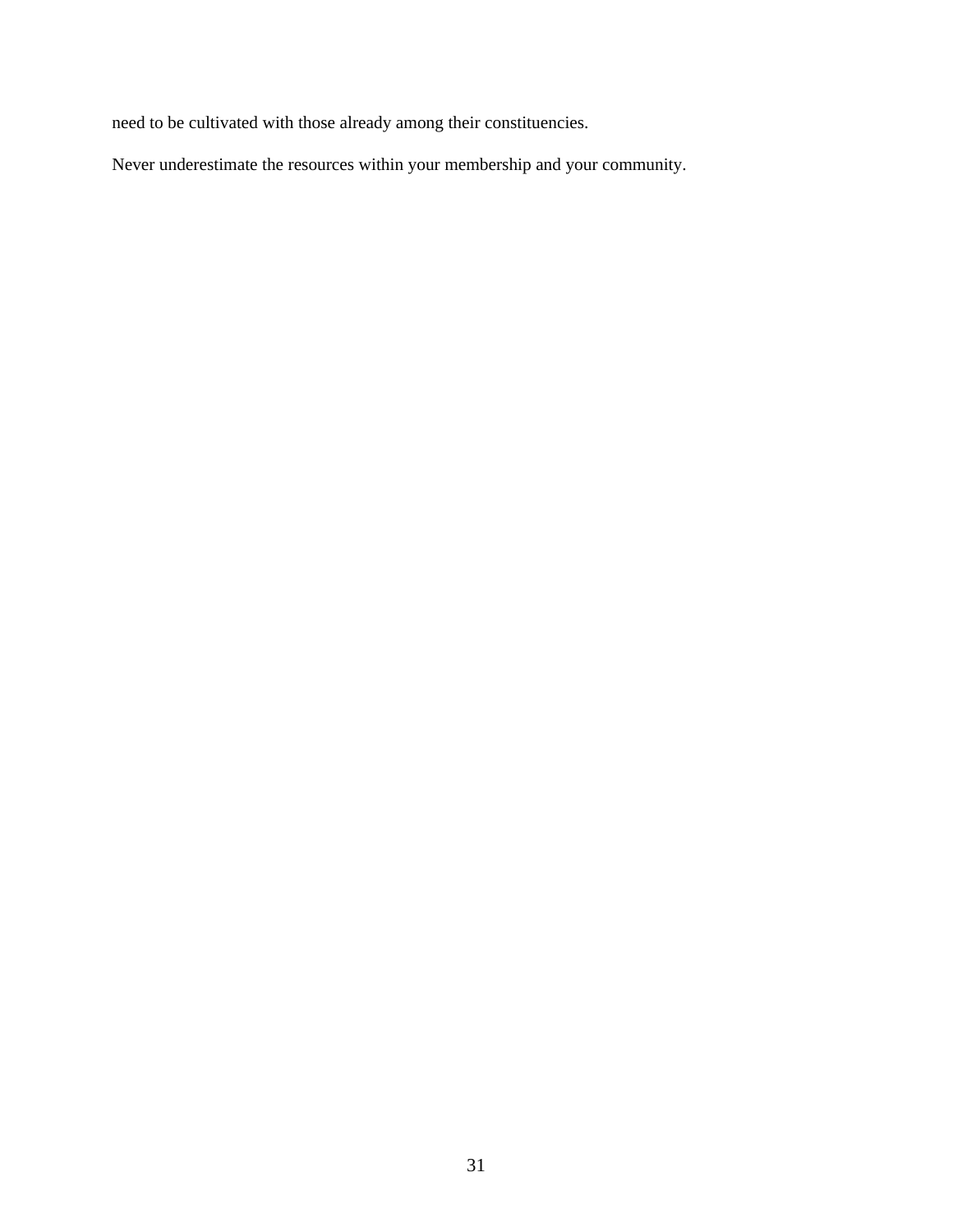# S*peakOUT: LGBT Voices for Recovery A Project of the Lesbian, Gay, Bisexual and Transgender Community Center New York, New York*

SpeakOUT: LGBT Voices for Recovery is a community organizing project of the Lesbian, Gay, Bisexual and Transgender Community Center, bringing together LGBT people in recovery (along with their friends, partners, and family members) to develop a community action network. The goal of the project is to nurture community voices and create dialogue with treatment professionals, policymakers, researchers, the greater community, and the public. The organization's activities include public policy training, a speakers bureau, a quarterly newsletter, and educational activities.

## *Accomplishments*

SpeakOUT has educated the community and allowed the community to educate SpeakOUT. (Community forums, speakers, speak outs, and other events)

SpeakOUT has created conduits of communication. (Quarterly Newsletter, Speakers Bureau)

SpeakOUT has organized LGBT people in recovery in New York State. (Regional presentations and Statewide Gathering and Policy Conference)

Relationships have been forged with policymakers in the Single State Agency, state and local policy makers, LGBT health organizations, and other recovery community organizations.

SpeakOUT has designed and conducted workshops in advocacy skills building, youth prevention, and leadership development for local, State, and national conferences.

# *Lessons Learned*

SpeakOUT has learned to utilize the primacy of personal storytelling as an advocacy tool.

Subtexts:

- # Usage and context of language
- # Authenticity of voice
- # Face, voice, and visibility of recovering person

SpeakOUT has learned to use a broader and more diverse definition of recovery (expanded from our original assumptions).

Subtexts:

- # Recovery is self-determined and self-defined.
- # 12-Step culture and cultural references are not universal.
- # Meeting people where they are (especially in reference to anonymity).
- # All points of view are valid.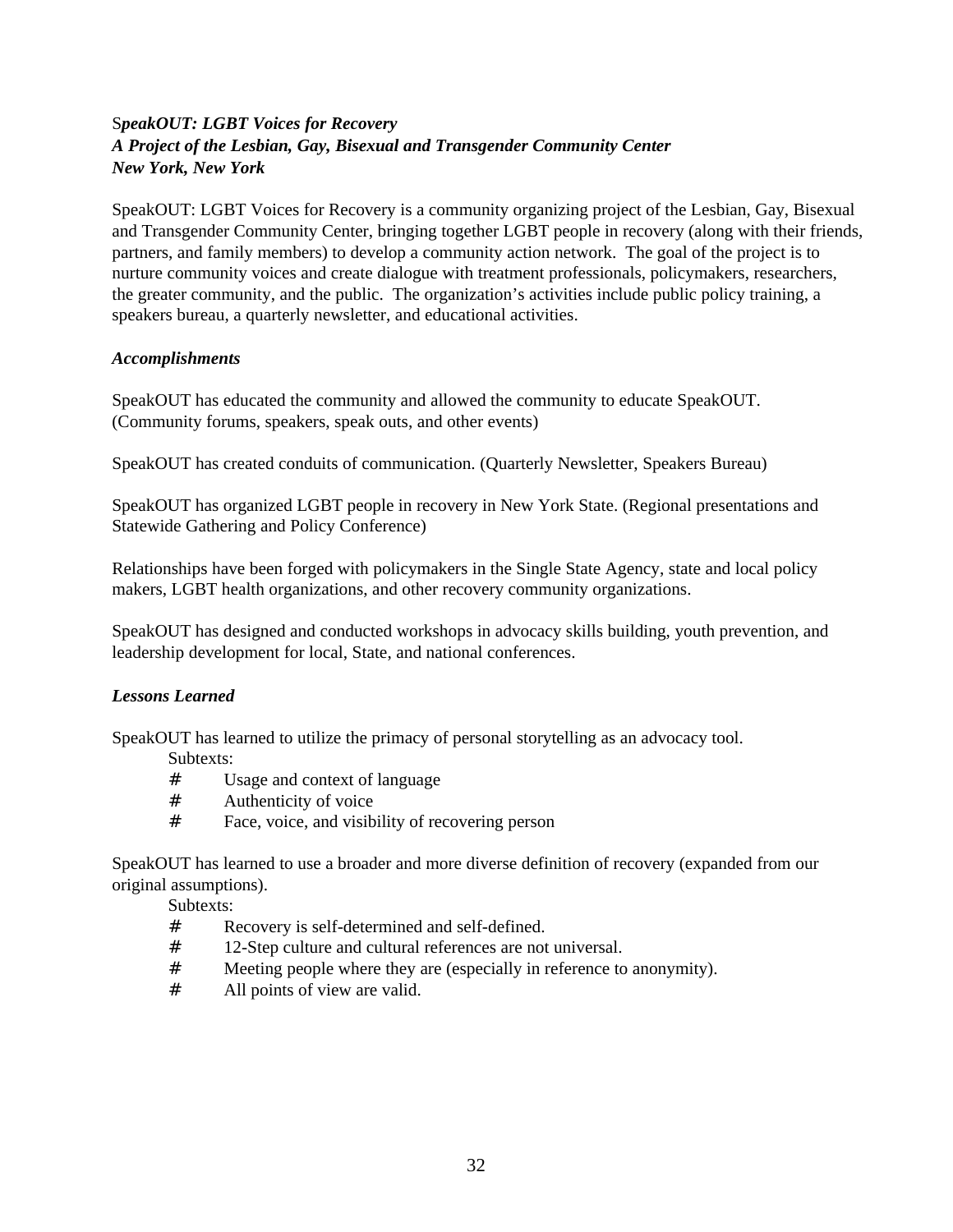## *STAR Project A Project of the University of Wisconsin, Madison Madison, Wisconsin*

The STAR Project, an initiative of the University of Wisconsin in Madison, responds to Wisconsin's need for women-specific treatment and ancillary services to support women's continued recovery. This project operates through Regional Points-of-Contact in strategic catchment areas around the State. The overall goals of the STAR Project are to bring together local women in recovery and other interested persons to develop strategies and implement activities that create changes in cultural attitudes toward women with addictions, to facilitate the development and enhancement of women's recovery networks, and to improve women-specific treatment around the State.

#### Accomplishments

There was a two-year collaborative effort between STAR and the State Bureau of Substance Abuse Services to discuss the lack of women-specific treatment slots available around the State, especially rural areas. As a result of this dialogue the State has funded eight new women-specific programs in both urban and rural areas. Over \$10 million in funds was allocated to eight new initiatives. As a part of this program, the Bureau of Substance Abuse Services has contracted with STAR to pilot a project of volunteer mentors for women who have completed treatment. This program establishes a natural support system within their communities.

STAR established eight advocacy groups consisting of over 450 women from predominantly rural areas.

STAR has a successful collaboration with the Wisconsin Women's Education Network on Addiction and Recovery and co-produced three yearly women and addiction conferences with the Network. The attendance rose from 95 to 250 over three years.

The STAR statewide Point of Contact model allowed the project to contract with various County agencies and successfully recruit eight points-of-contact representing 21 counties and 450 members across the State.

The goal of Project VOTE (Voices Out to Enlighten) is to increase awareness of the importance of voting. STAR developed an information packet that included materials on how to register, a list of websites that have legislative information, and addresses for local and national officials. Project VOTE is a nonpartisan effort aimed at educating people about the importance of taking part in the electoral process.

## Lessons Learned

STAR discovered that there are two levels to recovery advocacy involving women. In order for women to become successful grassroots advocates, they needed to form personal relationships with each other. Only then are they able to step forward in their recovery advocacy efforts.

Time is an enormous factor. It took longer than anticipated to find willing County agencies and women to dedicate their time and energy. Once committed, however, they were successful in organizing advocacy groups.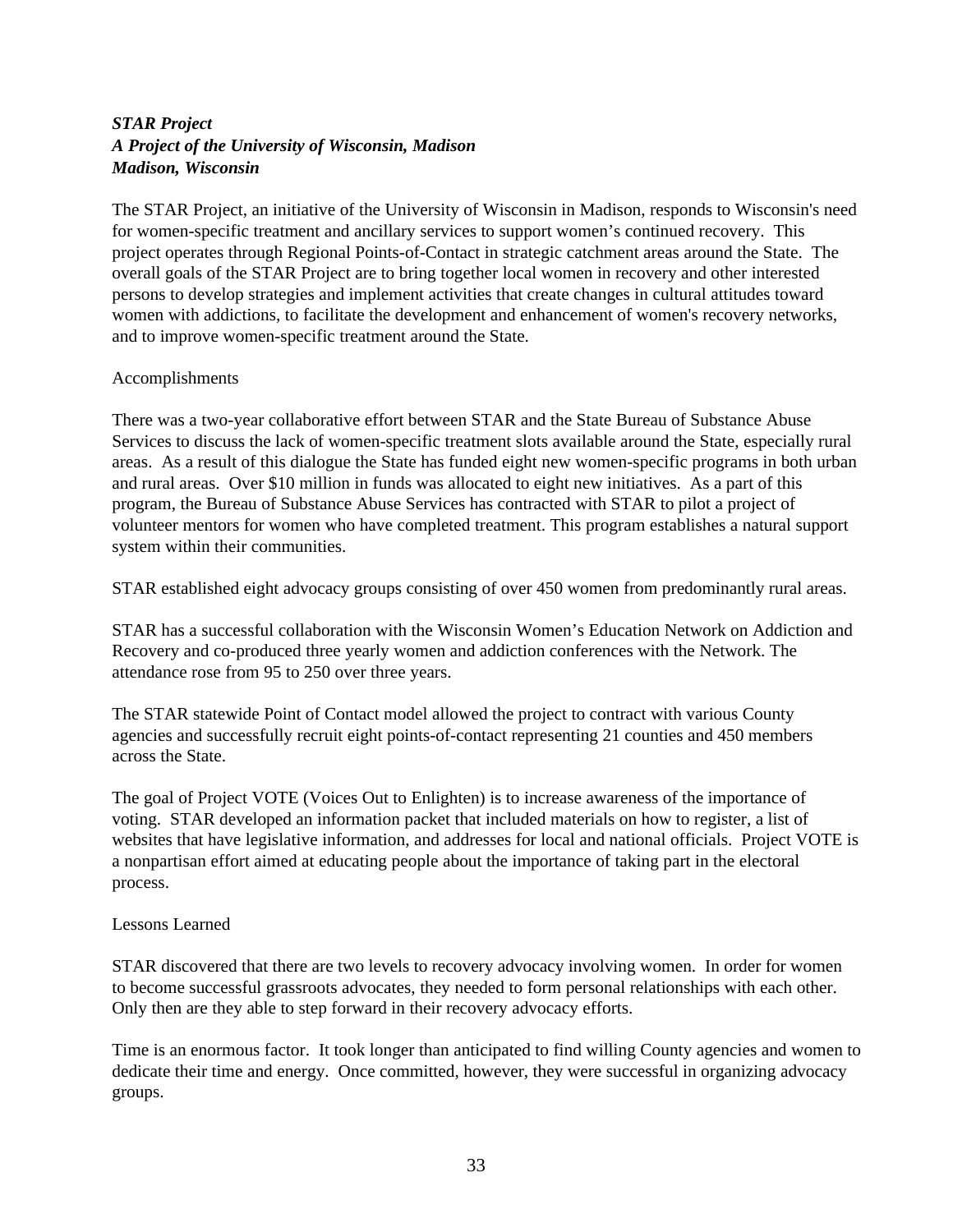# *Substance Abuse and Addiction Recovery Alliance (SAARA) Falls Church, Virginia*

The Substance Abuse and Addiction Recovery Alliance (SAARA) is an independent, grassroots membership organization of the recovery community whose principal mission is to celebrate, support, and advocate for recovery. With over 500 members, SAARA is expanding its strategies for organizing and empowering consumers and families. Some of these strategies include communicating through a newsletter and website, providing workshops built around recovery needs identified by the membership, and replicating SAARA's organizing strategies elsewhere in Virginia. SAARA's Statewide Organizing Committee, comprised of recovery community representatives from throughout the Commonwealth, has finalized the details to make "SAARA of Virginia" a reality by October 1, 2001.

#### *Accomplishments*

SAARA has grown from a small group of dedicated members in Northern Virginia (primarily Fairfax County) in 1998, to over 500 members spread across the Commonwealth in thirteen loosely tied affiliates/chapters.

SAARA has made major strides in launching a statewide organization ("SAARA of Virginia") to better coordinate the activities of these affiliates, and facilitate the development of new ones. Beginning with an initial conceptual meeting in October 1999, and followed by numerous visits throughout the State by now retired Walter Kloetzli, these organizational efforts began to take shape. Since December 2000, SAARA's Statewide Organizing Committee has met four times. This committee, comprised of consumer representatives from nine of the most mature affiliates and staff support from SAARA's Executive Director, has developed bylaws, submitted articles of incorporation to the State, and written two grant requests to bring "SAARA of Virginia" to life, complete with staff and Board of Directors (consisting of consumers from each affiliate). These efforts have solidified the relationships of the members spread throughout the State, and developed strong organizational bonding among the affiliates.

SAARA has become a well-recognized force for consumer-based substance addiction advocacy in Virginia. Working in concert with other advocacy groups and without using Federal funds, SAARA helped to secure parity for mental health and substance abuse treatment coverage by insurance companies. SAARA members participated in several work groups and hearings in the Virginia General Assembly that eventually resulted in the expansion of Medicaid coverage. Now, anyone that is Medicaideligible and requires addiction treatment is entitled to it. Together with the Governor of Virginia's Operation Sabre, this effort brought over \$25 million of new money into Virginia's treatment arena. SAARA participated in the re-establishment of the Governor's Council on Substance Abuse Services, which had been moribund for many years. SAARA helped create the Virginia Consortium of Substance Addiction Organizations, which brings together all of the professional and advocacy groups in our field. One affiliate of SAARA took the lead in helping to launch two new recovery homes in its County. Another adopted a recovery family that needed financial and other assistance on its road to recovery. Dozens of SAARA members have testified at budget hearings at all levels of government. SAARA has consistently been requested to appear at a wide range of local legislative committee meetings and hearings.

SAARA has improved communication among its members and the community at large by improving its newsletter's content, regulating its publication to a bimonthly schedule, and expanding its distribution to